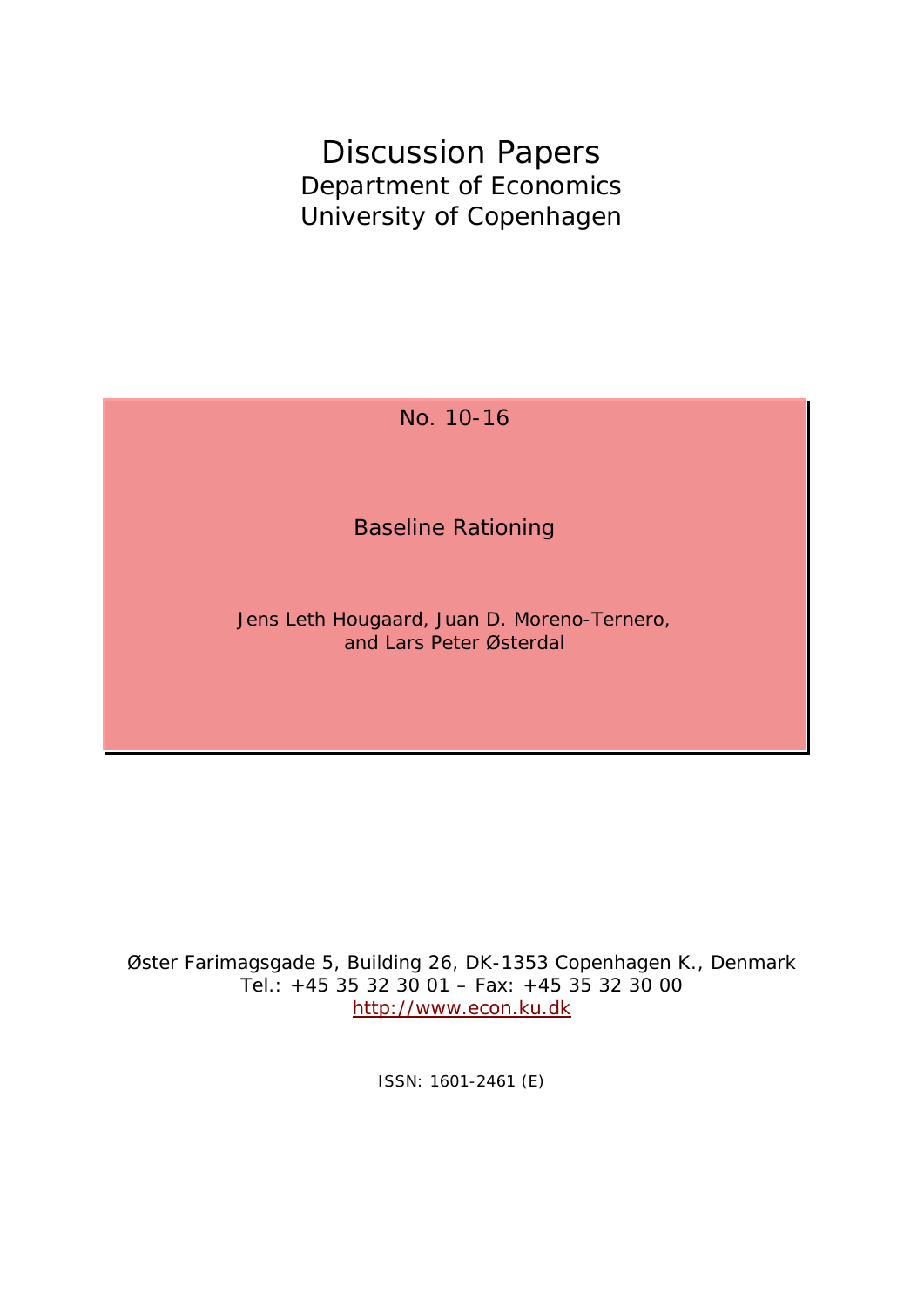# Baseline Rationing<sup>∗</sup>

# Jens Leth Hougaard<sup>†</sup> Juan D. Moreno-Ternero<sup>‡</sup> Lars Peter Østerdal§

June 15, 2010

#### Abstract

The standard problem of adjudicating conflicting claims describes a situation in which a given amount of a divisible good has to be allocated among agents who hold claims against it exceeding the available amount. This paper considers more general rationing problems in which, in addition to claims, there exist baselines (to be interpreted as objective entitlements, ideal targets, or past consumption) that might play an important role in the allocation process. The model we present is able to accommodate real-life rationing situations, ranging from resource allocation in the public health care sector to international protocols for the reduction of greenhouse emissions, or water distribution in drought periods. We define a family of allocation methods for such general rationing problems - called baseline rationing rules - and provide an axiomatic characterization for it. Any baseline rationing rule within the family is associated with a standard rule and we show that if the latter obeys some properties reflecting principles of impartiality, priority and solidarity, the former obeys them too.

#### JEL numbers: D63.

Keywords: rationing, baselines, claims, priority, solidarity.

†Corresponding author. Institute of Food and Resource Economics, University of Copenhagen, Rolighedsvej

<sup>∗</sup>Thanks are due to Herv´e Moulin and William Thomson for helpful comments and suggestions. Financial support from the Spanish Ministry of Science and Innovation (ECO2008-03883) and from Junta de Andalucía (P08-SEJ-04154) is gratefully acknowledged.

<sup>25,</sup> DK-1958 Frederiksberg C., Denmark, phone +45 35 33 68 14, email: jl[h@foi.dk](mailto:@foi.dk)

<sup>&</sup>lt;sup>‡</sup>Universidad de Málaga, Universidad Pablo de Olavide, and CORE, Université catholique de Louvain. §Department of Economics, University of Copenhagen.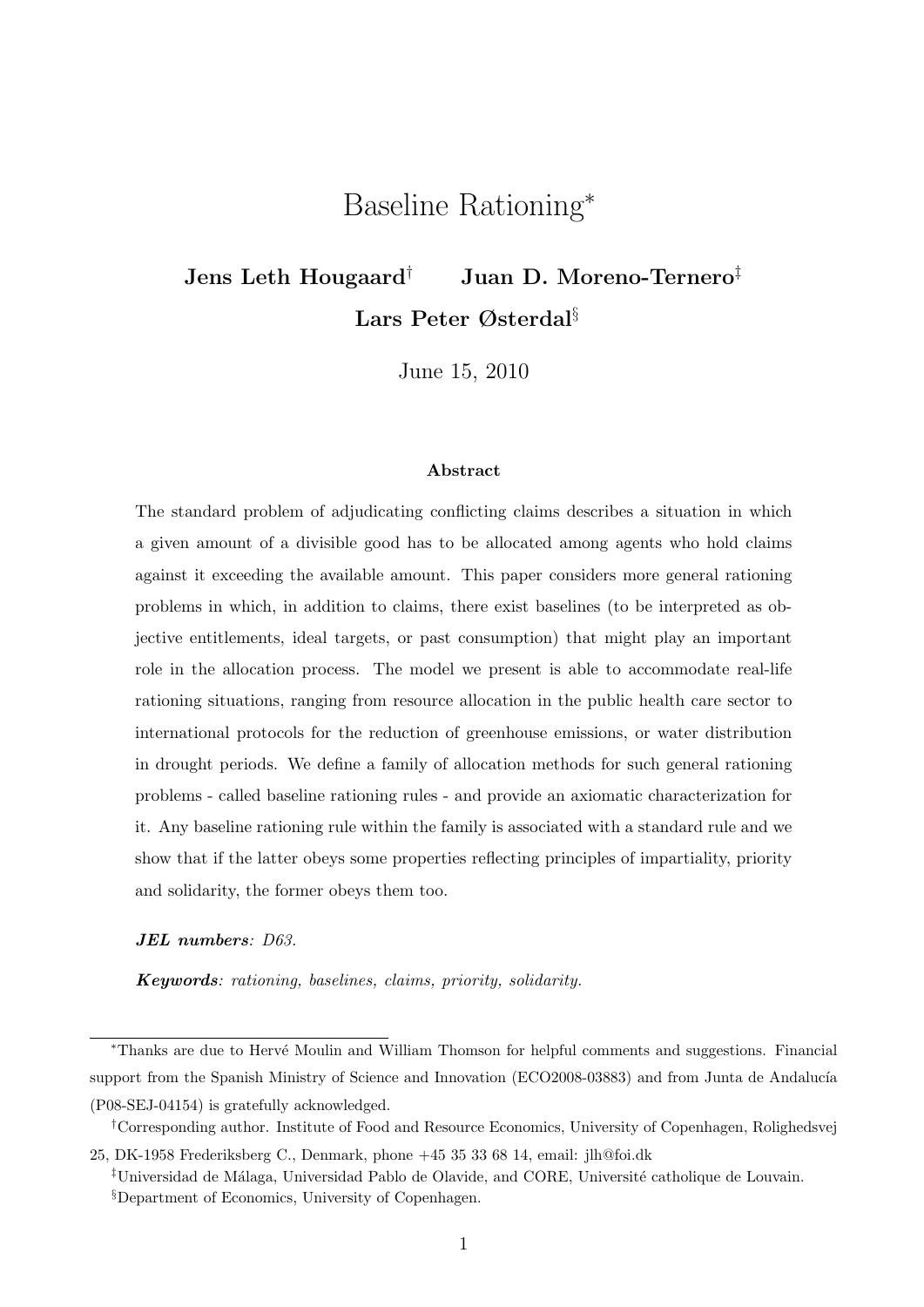## 1 Introduction

On February 27, 2009, California Governor Arnold Schwarzenegger proclaimed a state of emergency and ordered all government agencies to implement the state's emergency plan and provide help for people, communities and businesses impacted by the third consecutive year of drought. The governor called for a statewide water conservation campaign and asked all urban water users to immediately reduce their individual water use. Prompted by this, and only a month after Governor Schwarzenegger's message, customers of the Contra Costa Water District faced a plan to implement mandatory rationing and hence reduce water consumption. The plan amounted to send a letter to each district customer telling them how much water they used on average in 2005, 2006 and 2007 for each billing period and asking them to cut that usage by 15 percent. In this paper, we present (and study) a formal model of what we call baseline rationing inspired by the previous story.

The simplest (and seminal) model in Economics to analyze rationing problems is due to O'Neill (1982) who provided an ideal framework to discuss fairness (as well as strategic) issues when a group of individuals have conflicting claims.<sup>1</sup> His model describes a situation in which a given amount of a divisible good has to be allocated among agents who hold claims against it whose sum exceeds the amount available. This framework is able to accommodate many real-life situations, such as the division of an estate that is insufficient to cover all the debts incurred by the deceased, the collection of a given tax from taxpayers, the allocation of equities in privatized firms, the distribution of commodities in a fixed-price setting, or sharing the cost of a public facility.

The standard rationing model, however, fails to accommodate more general rationing situations in which not only claims, but also individual baselines (reflecting objective entitlements, ideal targets, or past consumption) might play an important role. The water rationing case described above is a good case in point. Indeed, customers were asked to reduce their water usage according to past consumption (i.e., their baseline) and not their current desired consumption (i.e., their claim) which will typically be higher. A similar rationale was behind the greenhouse gas emissions targets set by the Kyoto Protocol and the more recent Copenhagen Accord. Another instance is the case of resource allocation in the public health care sector (see e.g., Chalkley and Malcomson (2000) for a general discussion of health care budgeting

<sup>1</sup>Another important early contribution dealing with this same model is Aumann and Maschler (1985). The reader is referred to Moulin (2002) or Thomson (2003, 2006) for recent surveys of the sizable related literature.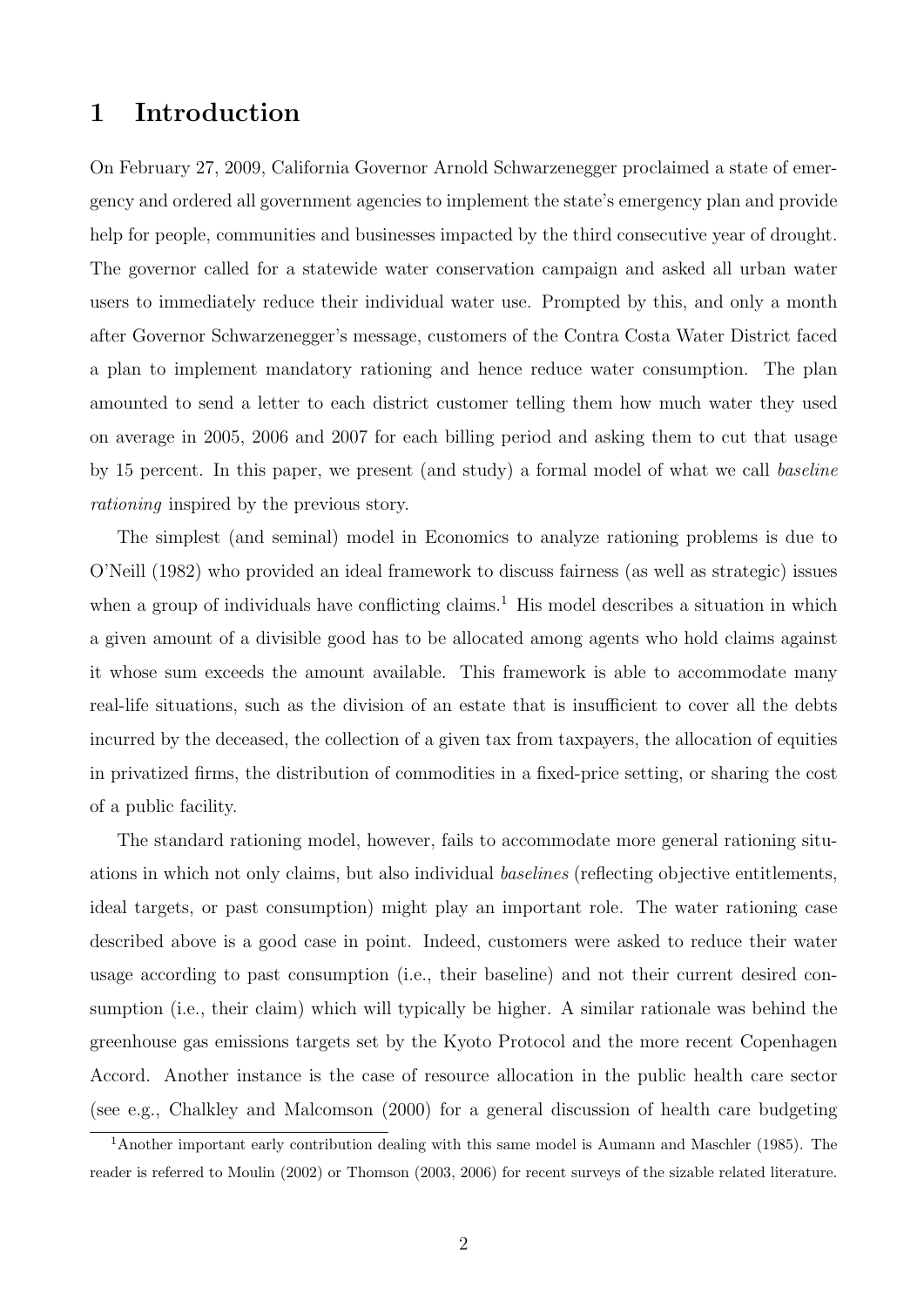procedures). Hospital departments budgets are typically determined according to a production target (baseline activity). By the end of each year the actual number of services delivered is recorded (the claim). On the basis of these measures, and the overall health care budget (which typically will not cover the full claim but often exceed the budgeted activities) the final department funding is settled by allocating any residual claim, i.e., actual expenses minus baseline budget. Similar procedures also exist at universities and related institutions in which objective entitlements of agents as well as actual claims play a crucial role in the allocation process (e.g., Pulido et al., 2002).

The formal (extended) model of rationing we analyze here enriches the standard model described above upon assuming the existence of a baselines profile, aimed to complement the claims profile of a rationing problem. We take first a direct approach to analyze this new model.<sup>2</sup> That is, we single out a natural class of baseline rationing rules which aims to encompass the real-life rationing situations mentioned above. In short, rules within this class tentatively allocate each agent with their baselines and then adjust this tentative allocation upon using a standard rationing rule to distribute the remaining surplus, or deficit, relative to the initially available amount. We then take an axiomatic approach and study the implications of axioms reflecting ethical or operational principles in this context. More precisely, we provide an axiomatic characterization for the class of baseline rationing rules just described. We also study the robustness of the class, by showing that the rules within the class inherit some important basic properties from the associated standard rationing rules reflecting principles of impartiality, priority and solidarity.

The rest of the paper is organized as follows. In Section 2, we describe the basic framework of the standard rationing model, as well as the new one to address baseline rationing problems. Section 3 is devoted to the main results of this paper. We conclude in Section 4 with some further insights. For a smooth passage, we defer some proofs and provide them in the appendix.

## 2 Model and basic concepts

## 2.1 The benchmark framework

We study rationing problems in a variable population model. The set of potential claimants, or *agents*, is identified with the set of natural numbers  $\mathbb N$ . Let  $\mathcal N$  be the set of finite subsets of

 $2$ The terminology is borrowed from Thomson  $(2006)$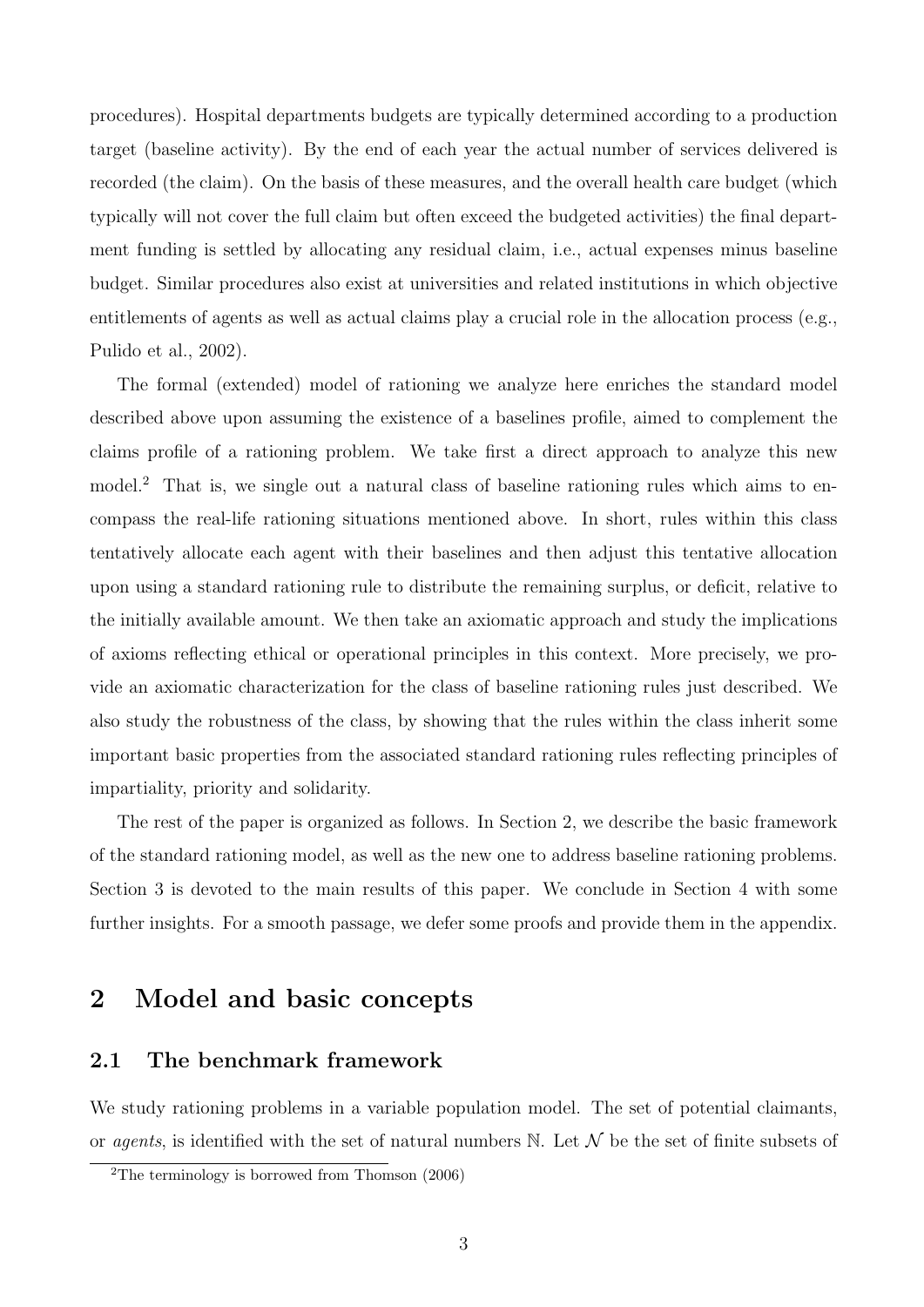N, with generic element N. Let n denote the cardinality of N. For each  $i \in N$ , let  $c_i \in \mathbb{R}_+$  be i's claim and  $c \equiv (c_i)_{i \in N}$  the claims profile.<sup>3</sup> A *standard rationing problem* is a triple consisting of a population  $N \in \mathcal{N}$ , a claims profile  $c \in \mathbb{R}_+^n$ , and an amount to be divided  $E \in \mathbb{R}_+$  such that  $\sum_{i\in\mathbb{N}} c_i \geq E$ . Let  $C \equiv \sum_{i\in\mathbb{N}} c_i$ . To avoid unnecessary complication, we assume  $C > 0$ . Let  $\mathcal{D}^N$  be the set of rationing problems with population N and  $\mathcal{D} \equiv \bigcup_{N \in \mathcal{N}} \mathcal{D}^N$ .

Given a problem  $(N, c, E) \in \mathcal{D}^N$ , an *allocation* is a vector  $x \in \mathbb{R}^n$  satisfying the following two conditions: (i) for each  $i \in N$ ,  $0 \le x_i \le c_i$  and (ii)  $\sum_{i \in N} x_i = E$ . We refer to (i) as boundedness and (ii) as balance. A standard rationing rule on  $\mathcal{D}, R: \mathcal{D} \to \bigcup_{N \in \mathcal{N}} \mathbb{R}^n$ , associates with each problem  $(N, c, E) \in \mathcal{D}$  an allocation  $R(N, c, E)$  for the problem. Each rule R has a dual rule  $R^*$  defined as  $R^*(N, c, E) = c - R(N, c, C - E)$ , for all  $(N, c, E) \in \mathcal{D}$ .

Some classical rules are the constrained equal awards rule, which distributes the amount equally among all agents, subject to no agent receiving more than she claims; the constrained equal losses rule, which imposes that losses are as equal as possible, subject to no one receiving a negative amount; and the *proportional* rule, which yields awards proportionally to claims.<sup>4</sup>

Rules are typically evaluated in terms of the properties they satisfy. The literature has provided a wide variety of axioms for rules reflecting ethical or operational principles. Here we shall concentrate on those formalizing the principles of impartiality, priority, and solidarity, which have a long tradition in the theory of justice (e.g., Moreno-Ternero and Roemer, 2006).

Impartiality refers to the fact that ethically irrelevant information is excluded from the allocation process. In this context, it is modeled by the axiom of Equal Treatment of Equals, which requires allotting equal amounts to those agents with equal claims. Formally, a rule R satisfies equal treatment of equals if, for all  $(N, c, E) \in \mathcal{D}$ , and all  $i, j \in N$ , we have  $R_i (N, c, E) = R_j (N, c, E)$ , whenever  $c_i = c_j$ .

The principle of *priority* requires imposing a positive discrimination (albeit only to a certain extent) towards individuals with higher needs. In this context, needs are reflected by claims and as such, priority is modeled by the axiom of *Order Preservation*, which says that agents with larger claims receive larger awards but face larger losses too. That is,  $c_i \geq c_j$  implies that  $R_i (N, c, E) \ge R_j (N, c, E)$  and  $c_i - R_i (N, c, E) \ge c_j - R_j (N, c, E)$ , for all  $(N, c, E) \in \mathcal{D}$ , all  $i, j \in N$ . If only the first condition is satisfied then the axiom is referred to as Order Preservation in Gains. If, on the other hand, only the second condition is satisfied then the

<sup>&</sup>lt;sup>3</sup>For each  $N \in \mathcal{N}$ , each  $M \subseteq N$ , and each  $z \in \mathbb{R}^n$ , let  $z_M \equiv (z_i)_{i \in M}$ .

<sup>4</sup>The reader is referred to Moulin (2002) or Thomson (2003, 2006) for their formal definitions as well as further details about these rules.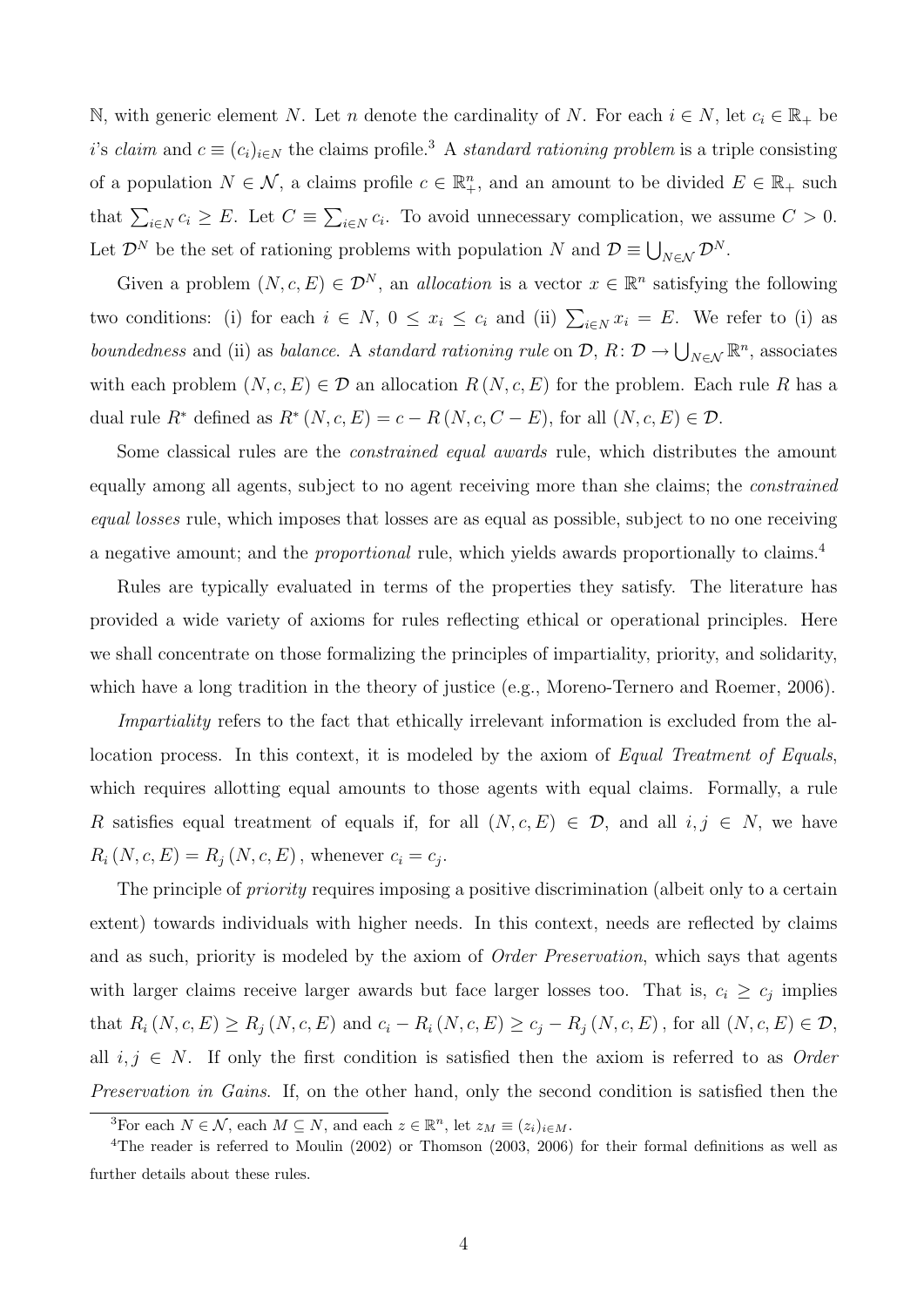axiom is referred to as Order Preservation in Losses.

The principle of *solidarity*, with a long tradition in the axiomatic literature, can be modeled in various related ways. *Resource Monotonicity* says that when there is more to be divided, other things being equal, nobody should lose. Formally, a rule  $R$  is resource monotonic if, for each  $(N, c, E) \in \mathcal{D}$  and  $(N, c, E') \in \mathcal{D}$  such that  $E \leq E'$ , then  $R(N, c, E) \leq R(N, c, E')$ . Claims Monotonicity says that if an agent's claim increases, ceteris paribus, she should receive at least as much as she did initially. Formally, a rule R is claims monotonic if, for all  $(N, c, E) \in \mathcal{D}$  and all  $i \in N$ ,  $c_i \leq c'_i$  implies  $R_i(N, (c_i, c_{N\setminus\{i\}}), E) \leq R_i(N, (c'_i, c_{N\setminus\{i\}}), E)$ . The dual property says that if an agent's claim and the amount to divide increase by the same amount, the agent's award should increase by at most that amount. Formally, a rule satisfies *Linked Monotonicity* if, for all  $(N, c, E) \in \mathcal{D}$  and  $i \in N$ ,  $R_i(N, (c_i + \varepsilon, c_{N\setminus\{i\}}), E + \varepsilon) \leq R_i(N, c, E) + \varepsilon$ .<sup>5</sup> The next axiom amounts to simultaneous changes in the amount available and the population. It says that the arrival of new agents should affect all the incumbent agents in the same direction. In other words, agents cannot benefit from a change (either in the available wealth or in the number of agents) if someone else suffers from it. Formally, a rule R satisfies Resource-and-Population Uniformity if for all  $(N, c, E) \in \mathcal{D}$  and  $(N', c', E') \in \mathcal{D}$  such that  $N \subseteq N'$  and  $c'_{N} = c$ , then, either  $R_{i}(N', c', E') \leq R_{i}(N, c, E)$ , for all  $i \in N$ , or  $R_{i}(N', c', E') \geq R_{i}(N, c, E)$ , for all  $i \in N$ . It is straightforward to show that this axiom implies resource monotonicity. As a matter of fact, it also satisfies the following axiom that relates the solution of a given problem to the solutions of the subproblems that appear when we consider a subgroup of agents as a new population and the amounts gathered in the original problem as the available amount to be distributed. Consistency requires that the application of the rule to each subproblem produces precisely the allocation that the subgroup obtained in the original problem.<sup>6</sup> More formally: A rule R is consistent if, for all  $(N, c, E) \in \mathcal{D}$ , all  $M \subset N$ , and all  $i \in M$ , we have  $R_i(N, c, E) = R_i(M, c_M, E_M)$ , where  $E_M = \sum_{i \in M} R_i(N, c, E)$ . It turns out that consistency and resource monotonicity together imply resource-and-population uniformity.

<sup>&</sup>lt;sup>5</sup>For any given property  $\alpha$ ,  $\alpha^*$  is the *dual property of*  $\alpha$  if for each rule R, R satisfies  $\alpha$  if and only if its dual rule  $R^*$  satisfies  $\alpha^*$ . A property is said to be self-dual if it coincides with its dual. Equal treatment of equals, order preservation and resource monotonicity are instances of self-dual properties.

<sup>&</sup>lt;sup>6</sup>See Thomson (1996) for an excellent survey of the many applications that have been made on the idea of consistency.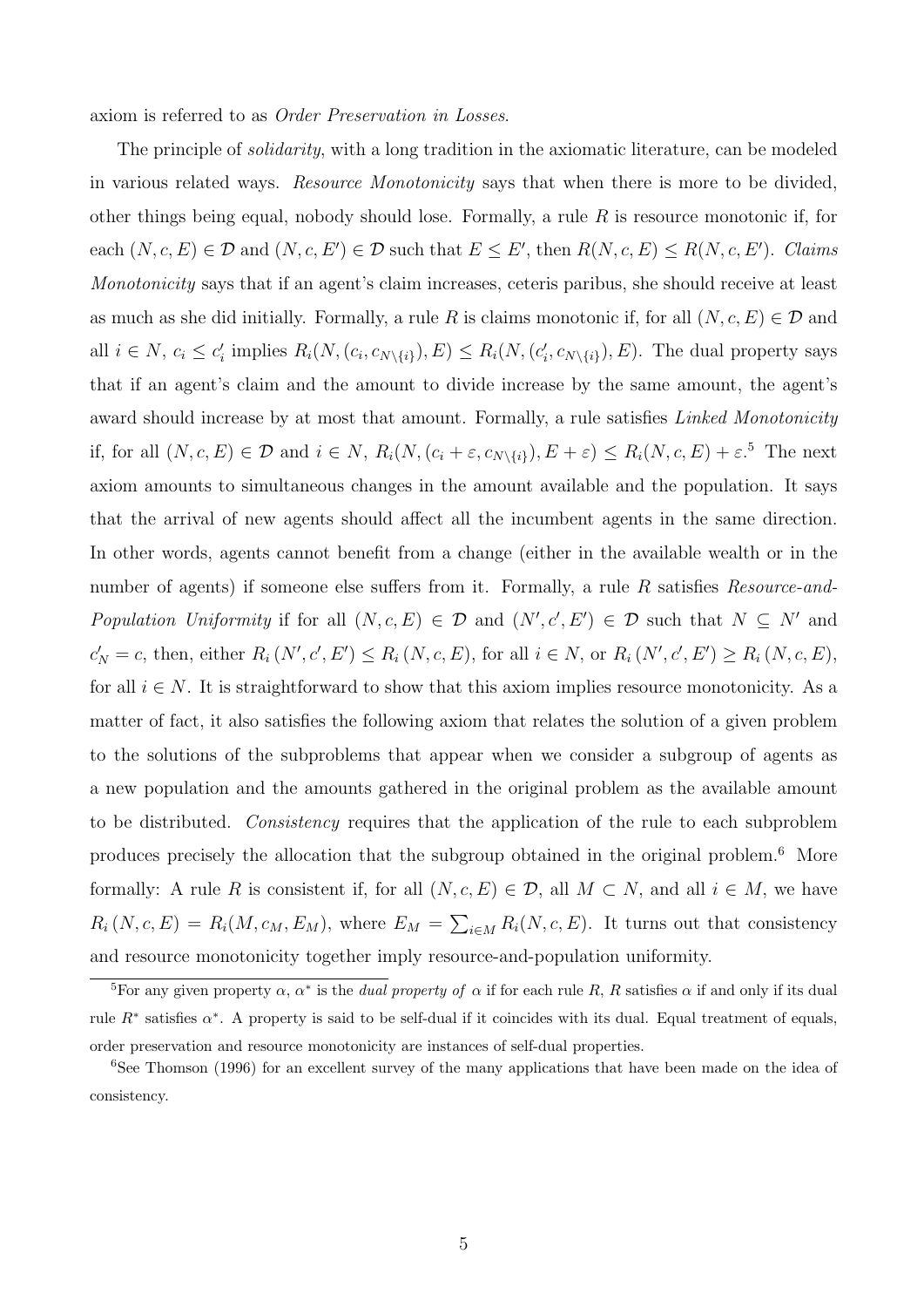### 2.2 The extended framework

We now enrich the model to account for individual baselines that will be part of the rationing process. An extended rationing problem (or problem with baselines) will be a tuple consisting of a population  $N \in \mathcal{N}$ , a baselines profile  $b \in \mathbb{R}_+^n$ , a claims profile  $c \in \mathbb{R}_+^n$ , and an amount to be divided  $E \in \mathbb{R}_+$  such that  $\sum_{i \in N} c_i \ge E$ . We denote by  $\mathcal{E}^N$  the set of extended problems with population N and  $\mathcal{E} \equiv \bigcup_{N \in \mathcal{N}} \mathcal{E}^N$ . For each extended problem  $(N, b, c, E) \in \mathcal{E}$ , let b denote the corresponding truncated baseline vector, i.e.,  $b = \{b_i\}_{i \in N}$ , where  $b_i = \min\{b_i, c_i\}$ , for all  $i \in N$ . For ease of notation, let  $B = \sum_{i \in N} b_i$ .

Given an extended problem  $(N, b, c, E) \in \mathcal{E}^N$ , an (extended) allocation is a vector  $x \in \mathbb{R}^n$ satisfying the following two conditions: (i) for each  $i \in N$ ,  $0 \le x_i \le c_i$  and (ii)  $\sum_{i \in N} x_i = E$ . An extended rationing rule on  $\mathcal{E}, \ \widetilde{R} : \mathcal{E} \to \bigcup_{N \in \mathcal{N}} \mathbb{R}^n$ , associates with each extended problem  $(N, b, c, E) \in \mathcal{E}$  an (extended) allocation  $x = \widetilde{R}(N, b, c, E)$  for the problem.

This paper will focus on a certain class of extended rationing rules, induced by standard rationing rules, that will be called *baseline rationing rules*. More precisely, these rules are constructed such that agents are first allocated their truncated baselines, and then the resulting deficit or surplus is further allocated using a standard rationing rule to the resulting standard problem after embedding baselines into claims. More specifically, a potential deficit is allocated according to the amounts already received by the agents while a potential surplus is allocated according to the gap between their claims and what has already been allocated to them. Formally,

$$
R^{b}(N,b,c,E) = \begin{cases} \widetilde{b} - R(N,\widetilde{b},\widetilde{B} - E) & \text{if } E \leq \widetilde{B} \\ \widetilde{b} + R(N,c - \widetilde{b},E - \widetilde{B}) & \text{if } E \geq \widetilde{B} \end{cases}
$$
(1)

We shall refer to  $R^b$  as the baseline rationing rule induced by (standard rationing rule) R.

Note that, if  $b = 0$ , then  $R^b \equiv R$ . More interestingly, note that, for any standard rationing rule R, and any extended problem  $(N, b, c, E)$ , the induced baseline rationing rule results in an allocation  $x$  satisfying

> $x_i \leq b_i$  for all  $i \in N$  if and only if  $E \leq B$ ,  $x_i \ge b_i$  for all  $i \in N$  if and only if  $E \ge B$ .

In other words, baseline rationing rules impose a rationing of the same sort for each individual and the whole society according to the profile of baselines.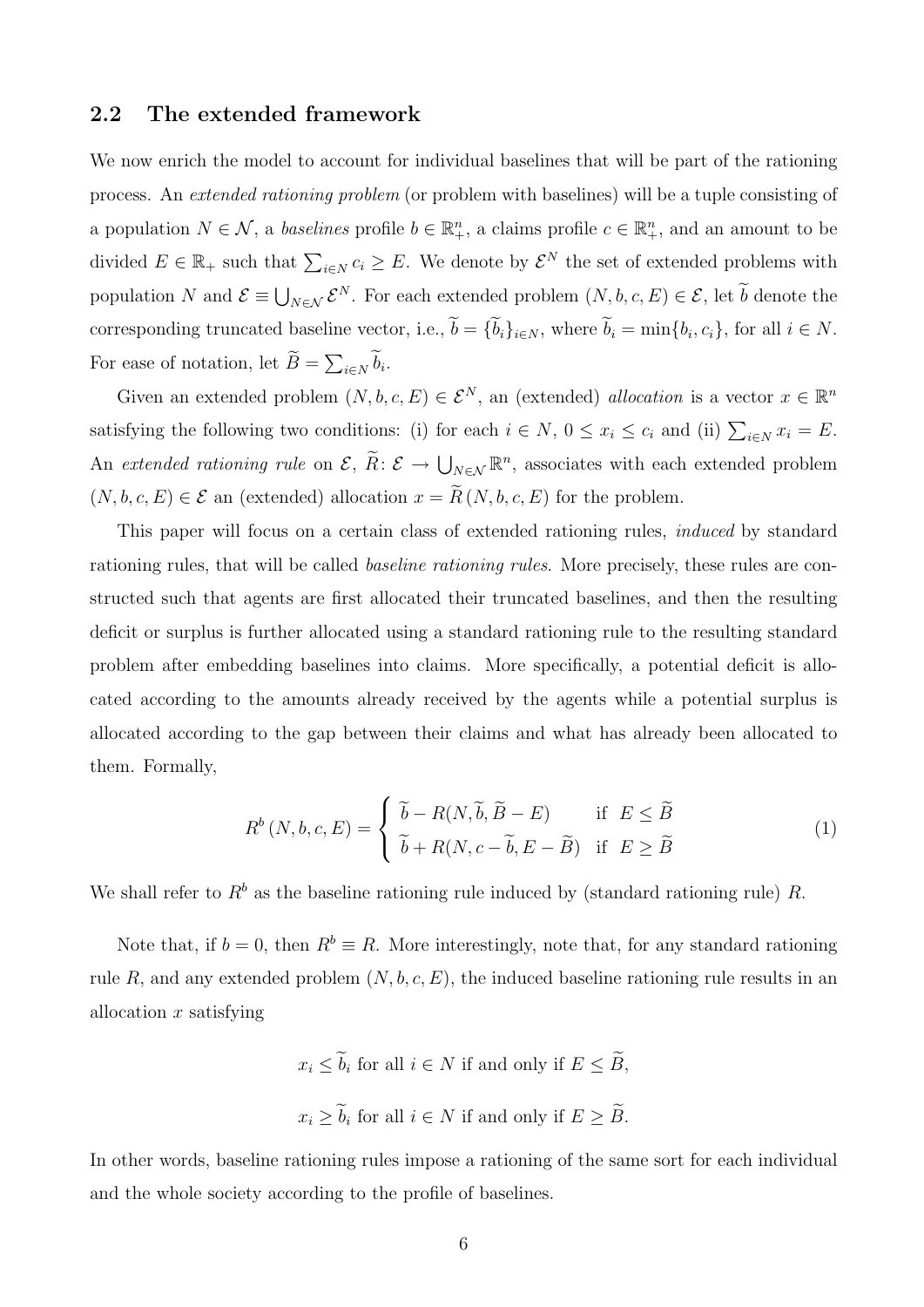

Figure 1: Baseline rationing rules in the two-claimant case. This figure illustrates how baseline rationing rules behave for  $N = \{1, 2\}$ , and  $b, c \in \mathbb{R}^N_+$ , with  $c_i > b_i$ , for  $i = 1, 2$ . If the amount to divide is  $E_x > b_1 + b_2$ , then the proposed solution x can be decomposed as  $b + (x - b)$  where  $x - b$  is to be interpreted as the solution for the standard rationing problem arising after adjusting claims (and available amount) down by the baselines, which implies that  $b$  is the new origin, i.e.,  $x = b + R(N, c - b, E_x - b_1 - b_2)$ . If, however,  $E_y < b_1 + b_2$  then the proposed solution y can be decomposed as  $b - (b - y)$  where  $b - y$  is to be interpreted as the solution for the standard rationing problem arising after replacing claims by baselines and the available amount by the difference between the aggregate baseline and the original available amount, i.e.,  $b - y = R(N, b, b_1 + b_2 - E_y)$ .

It is not difficult to show that the following expression is equivalent to (1).

$$
R^{b}(N,b,c,E) = \begin{cases} R^{*}(N,\widetilde{b},E) & \text{if } E \leq \widetilde{B} \\ \widetilde{b} + R(N,c-\widetilde{b},E-\widetilde{B}) & \text{if } E \geq \widetilde{B} \end{cases}
$$
 (2)

By  $(2)$ , it is straightforward to show that if each individual baseline is exactly one half of each individual claim, then the induced baseline rule by the constrained equal losses rule described above is precisely the so-called Talmud rule (e.g., Aumann and Maschler, 1985). Similarly, the induced baseline rule by the constrained equal awards rule is precisely the so-called Reverse Talmud rule (e.g., Chun et al., 2001). If instead of one half, baselines are any other fixed proportion of claims, then the induced baseline rule by the constrained equal losses rule is a member of the so-called TAL-family of rules (e.g., Moreno-Ternero and Villar, 2006), whereas the induced baseline rule by the constrained equal awards rule is a member of the so-called Reverse TAL-family (e.g., van den Brink et al., 2008). Thus, a wide variety of existing standard rationing rules can actually be seen as members of the family of baseline rationing rules presented here.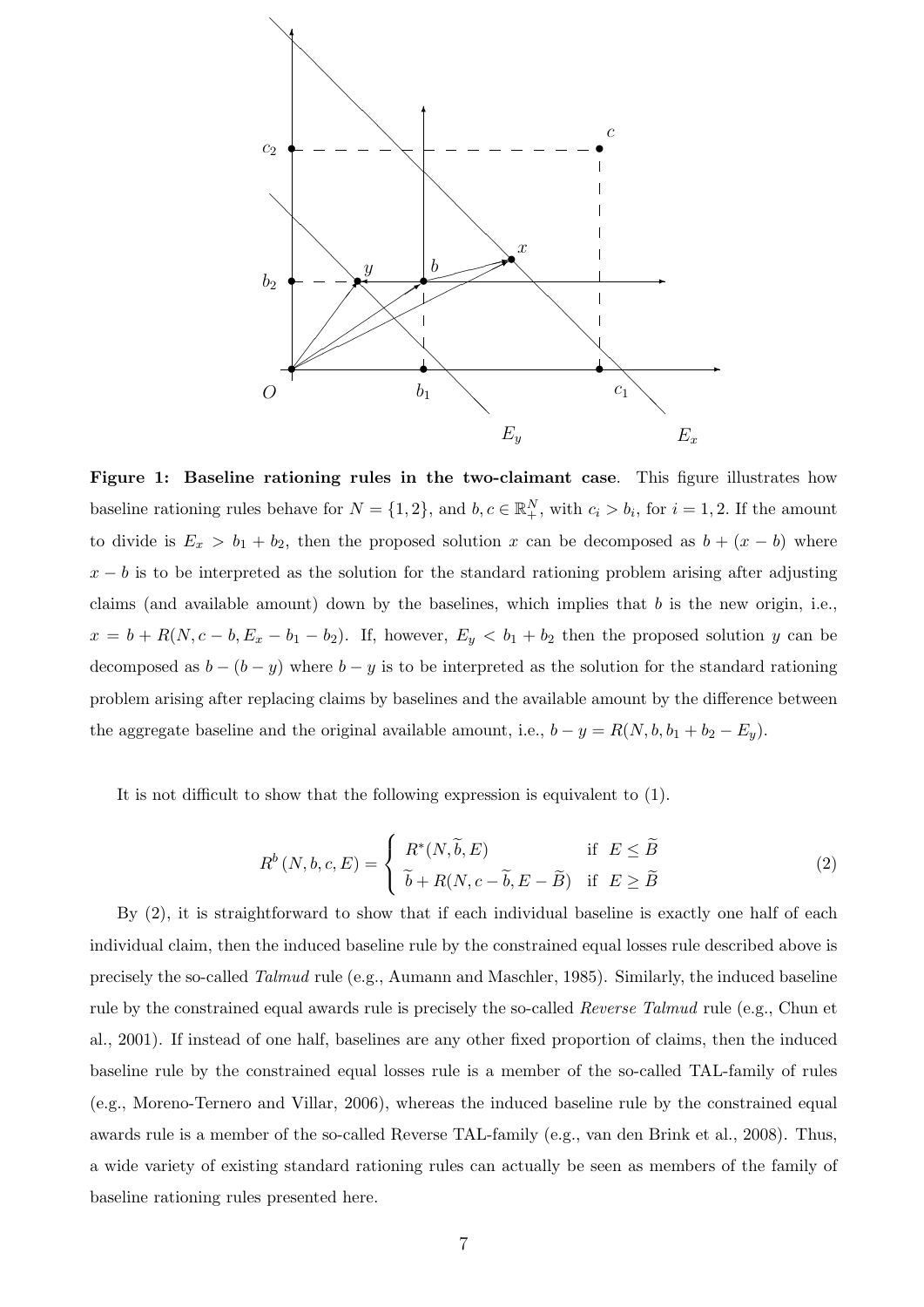## 3 Results

### 3.1 A characterization result

We mentioned above some usual axioms for rules in the standard rationing model. Obviously, none of them referred to baselines. We now provide a list of new axioms conveying natural ways of taking baselines into account while designing the rationing scheme.

Baseline Truncation is a property that requires baselines to be disregarded to the extent that they are above claims.<sup>7</sup> Formally, an extended rule  $\widetilde{R}$  satisfies baseline truncation if, for each  $(N, b, c, E) \in \mathcal{E}, \widetilde{R}(N, b, c, E) = \widetilde{R}(N, \widetilde{b}, c, E).$ 

Truncation of Excessive Claims is a somewhat dual property that requires to disregard the amount of a claim exceeding its corresponding baseline, whenever all (truncated) baselines cannot be covered. Formally, an extended rule  $\widetilde{R}$  satisfies truncation of excessive claims if, for each  $(N, b, c, E) \in \mathcal{E}$ such that  $E \leq \widetilde{B}$ ,  $\widetilde{R}(N, b, c, E) = \widetilde{R}(N, b, \widetilde{c}, E)$ , where  $\widetilde{c}_j = \min\{c_j, b_j\}$ , for all  $j \in N$ .

Baseline Invariance is a property that requires the allocation to be invariant with respect to additive common shifts in baselines and claims, whenever all (truncated) baselines can be covered. Formally, an extended rule  $\widetilde{R}$  satisfies baseline invariance if for each  $(N, b, c, E) \in \mathcal{E}$  such that  $E \geq \widetilde{B}$ , and  $k \in \mathbb{R}^n_+$  such that  $k_j \le \min\{c_j, b_j\}$ , for all  $j \in N$ , then  $\widetilde{R}(N, b, c, E) = k + \widetilde{R}(N, b - k, c - k, E - k)$  $\sum_{i\in N}k_i$ ).

Baseline Duality is a property inspired by the influential notion of duality in the standard model of rationing. It states that a rule should allocate awards for a problem with null baselines in the same way as it allocates losses for a problem in which baselines are equal to claims. Formally, an extended rule  $\widetilde{R}$  satisfies baseline duality if, for each  $(N, c, E) \in \mathcal{D}, \widetilde{R}(N, 0, c, E) = c - \widetilde{R}(N, c, c, C - E)$ .

It turns out, as the next theorem shows, that these four axioms together characterize our family of baseline rationing rules introduced above.

Theorem 1 An extended rationing rule satisfies Baseline Truncation, Truncation of Excessive Claims, Baseline Invariance and Baseline Duality if and only if it is a baseline rationing rule.

**Proof.** It is straightforward to see that, for any standard rationing rule R,  $R<sup>b</sup>$  satisfies the four axioms. Thus, we focus on the converse implication. Let  $\tilde{R}$  be an extended rule satisfying the four axioms from the list and let  $(N, b, c, E)$  be a given extended problem. We distinguish two cases.

Case 1.  $E \geq \widetilde{B}$ .

<sup>7</sup>This property is reminiscent to the so-called invariance under claims truncation axiom in the standard rationing model (e.g., Hokari and Thomson, 2003).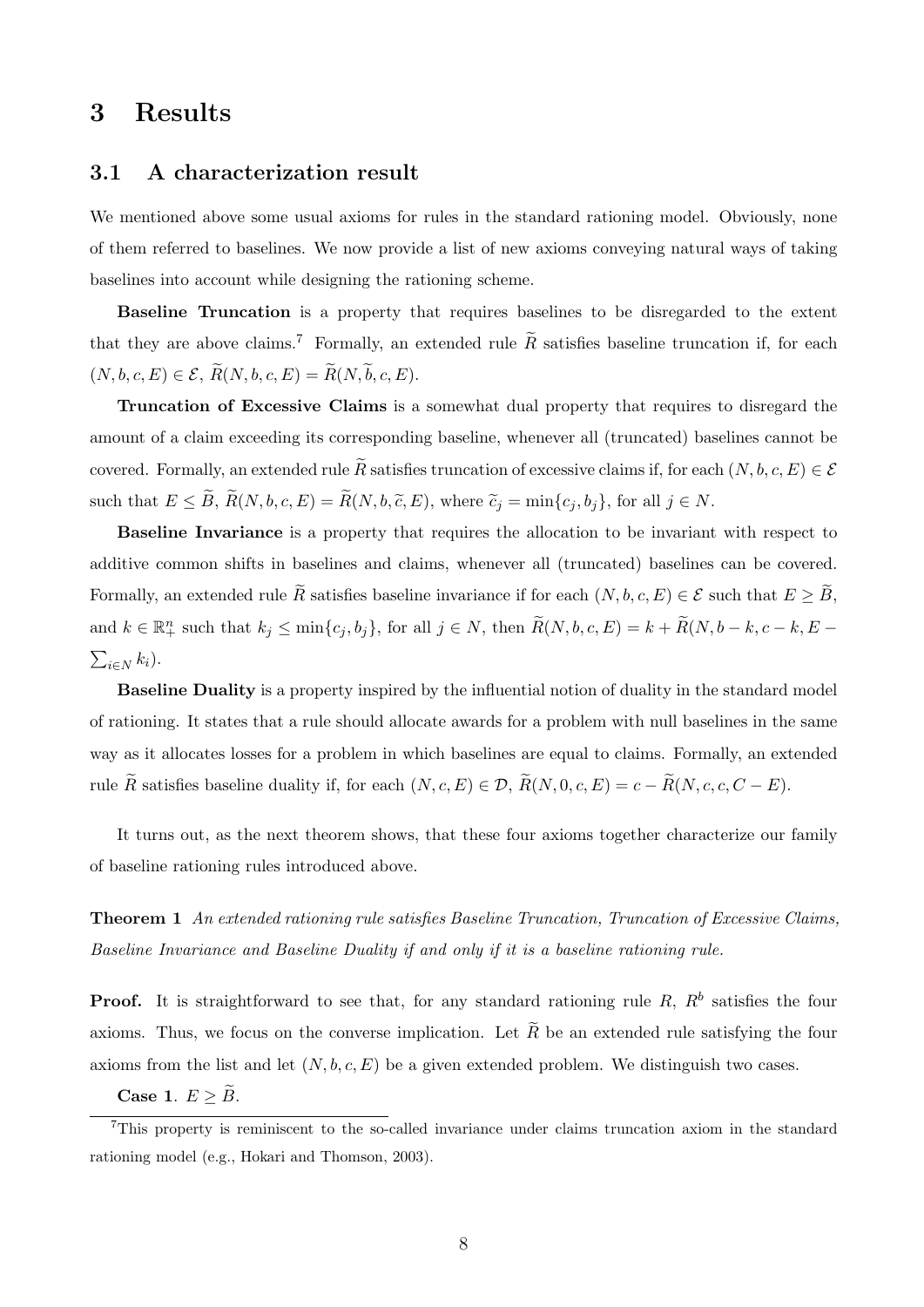In this case, by baseline invariance,  $\widetilde{R}(N, b, c, E) = \widetilde{b} + \widetilde{R}(N, b-\widetilde{b}, c-\widetilde{b}, E-\widetilde{B})$ . It is straightforward to show that, if  $b_i \leq c_i$  then  $b_i - b_i = 0 < c_i - b_i = c_i - b_i$ , whereas if  $b_i \geq c_i$  then  $b_i - b_i = b_i - c_i >$  $0 = c_i - b_i$ . Thus, by baseline truncation,  $R(N, b - b, c - b, E - B) = R(N, 0, c - b, E - B)$ .

### Case 2.  $E \leq B$ .

In this case, by baseline truncation,  $\widetilde{R}(N, b, c, E) = \widetilde{R}(N, \widetilde{b}, c, E)$ . And, by truncation of excessive claims,  $\widetilde{R}(N,\widetilde{b},c,E) = \widetilde{R}(N,\widetilde{b},\widetilde{b},E)$ . Finally, by baseline duality,  $\widetilde{R}(N,\widetilde{b},\widetilde{b},E) = \widetilde{b} - \widetilde{R}(N,0,\widetilde{b},\widetilde{B}-E)$ .

To summarize,

$$
\widetilde{R}(N, b, c, E) = \begin{cases}\n\widetilde{b} - \widetilde{R}(N, 0, \widetilde{b}, \widetilde{B} - E) & \text{if } E \leq \widetilde{B} \\
\widetilde{b} + \widetilde{R}(N, 0, c - \widetilde{b}, E - \widetilde{B}) & \text{if } E > \widetilde{B}\n\end{cases}.
$$
\n(3)

Let  $R: \mathcal{D} \to \bigcup_{N \in \mathcal{N}} \mathbb{R}^n$  be such that, for any  $(N, c, E) \in \mathcal{D}$ ,

$$
R(N,c,E) = \tilde{R}(N,0,c,E).
$$

In other words, R assigns to each standard rationing problem the solution that  $\tilde{R}$  yields for the corresponding extended problem in which baselines are null. It is straightforward to see that  $R$  is a well-defined (standard) rationing rule. Hence, (3) becomes

$$
\widetilde{R}(N, b, c, E) = \begin{cases}\n\widetilde{b} - R(N, \widetilde{b}, \widetilde{B} - E) & \text{if } E \leq \widetilde{B} \\
\widetilde{b} + R(N, c - \widetilde{b}, E - \widetilde{B}) & \text{if } E > \widetilde{B}\n\end{cases},
$$

which implies that  $\widetilde{R} \equiv R^b$ .

## 3.2 Robustness to baseline rationing

We now focus on the robustness to baseline rationing of the standard axioms described above. We say that a standard axiom is robust to baseline rationing if whenever a standard rule  $R$  satisfies it, then the induced baseline rule  $R<sup>b</sup>$  satisfies the corresponding *extended* version of the axiom.<sup>8</sup> Note that, as mentioned above, if  $b = 0$ , then  $R^b \equiv R$ . Thus, saying that "a property is robust to baseline rationing" is indeed equivalent to saying that "a standard rationing rule  $R$  satisfies a property if and only if  $R^b$  satisfies the extended version of such property".

We shall distinguish between a direct version of robustness and two indirect versions in which additional (but mild) properties have to be considered.

<sup>8</sup>For ease of exposition, we skip the straightforward definitions of the extended versions of each axiom introduced above. Just as an illustration, we say, for instance, that an extended rule  $\tilde{R}$  satisfies claims monotonicity if for each  $(N, b, c, E), (N, b, c', E) \in \mathcal{E}$  such that  $c_i \leq c'_i$  for some  $i \in N$ , and  $c'_{N\setminus\{i\}} \equiv c_{N\setminus\{i\}}$ , we have that  $\widetilde{R}_i(N, b, c, E) \leq \widetilde{R}_i(N, b, c', E).$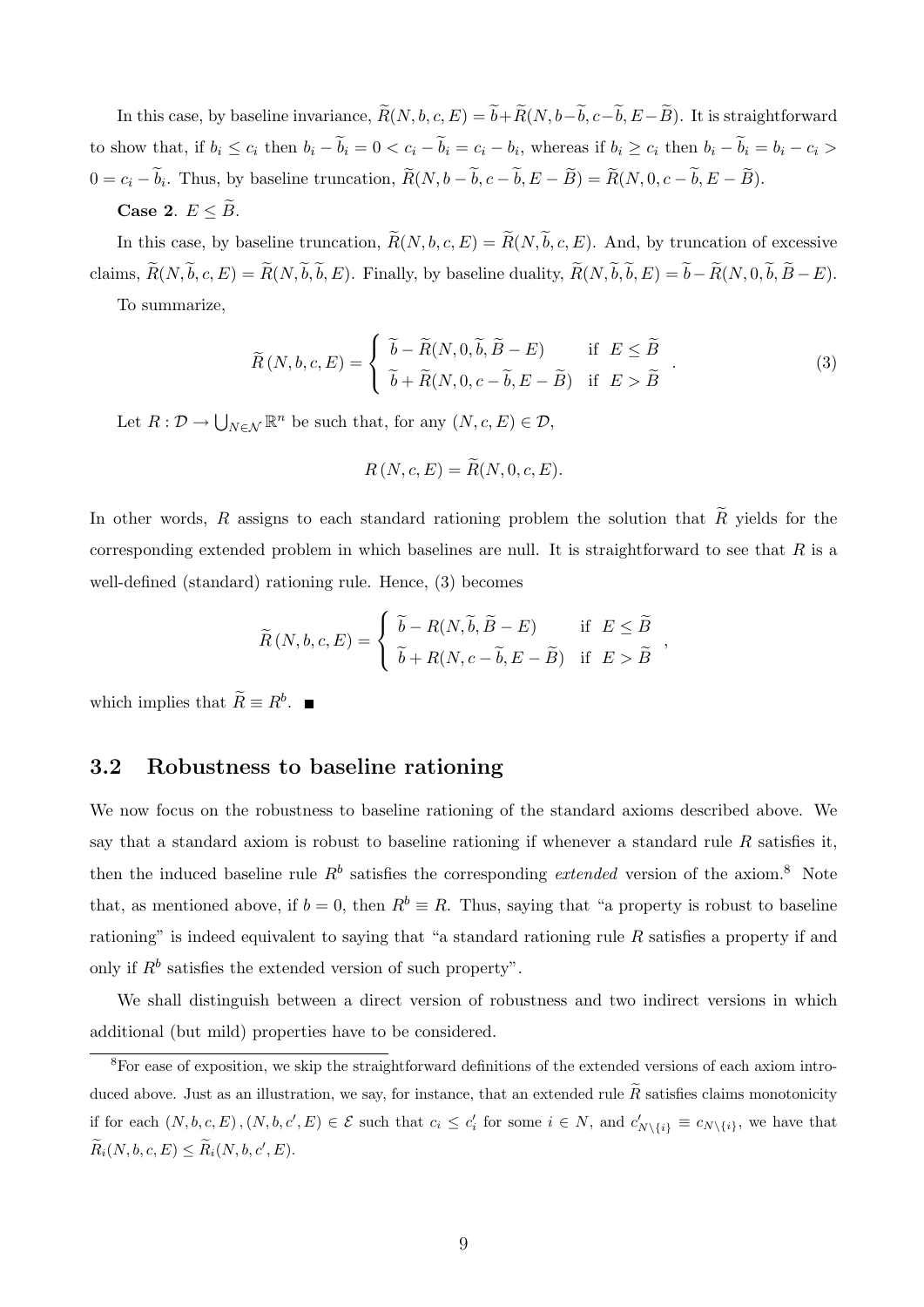#### 3.2.1 Direct robustness

Our first result says that many of the well-known axioms in the benchmark framework are not robust to baseline rationing.

Proposition 1 If a property is not self-dual then it is not robust to baseline rationing.

**Proof.** Let P be a property and  $P^*$  be its dual. Let R be a rule satisfying P, but not  $P^*$ . Then,  $R^*$ , the dual rule of  $R$ , satisfies  $P^*$  but not  $P$ .

If P is "punctual" then there exists a problem  $(N, c, E) \in \mathcal{D}$  for which  $R^*$  violates  $P^9$ . We then consider the corresponding extended problem  $(N, b, c, E) \in \mathcal{E}$  in which  $b = c$ . It then follows that  $R^b(N, b, c, E) = R^*(N, c, E)$  and hence we conclude that  $R^b$  violates P.

If  $P$  is "relational", a similar argument can be applied, although taking into account that the violation of P by  $R^*$  would involve several problems and thus the corresponding extended problems should be constructed so that  $R^b$  yields for them the allocations that  $R^*$  yields for the corresponding (standard) problems.

Contrary to what one might have guessed from the statement of Proposition 1, not all self-dual properties are robust to baseline rationing either. A straightforward counterexample is equal treatment of equals, which will not be satisfied by an induced baseline rationing rule if two agents with equal claims have different baselines. Nevertheless, it turns out that some other important self-dual properties are robust.

#### **Proposition 2** Resource monotonicity is robust to baseline rationing.

**Proof.** Let R be a rule satisfying resource monotonicity. Let  $(N, c, E), (N, c, E') \in \mathcal{D}$  be two problems such that  $E \leq E'$ . Let  $b \in \mathbb{R}^n$  be a baseline profile and let  $\tilde{b}_j = \min\{b_j, c_j\}$  for all  $j \in N$ , and  $\widetilde{B} = \sum_{j \in N} \min\{b_j, c_j\}$ . Finally, let  $i \in N$  be a given agent. The aim is to show that  $R_i^b(N, b, c, E) \le$  $R_i^b(N, b, c, E')$ . To do so, we distinguish three cases.

### Case 1.  $E < E' < \widetilde{B}$ .

In this case,  $R_i^b(N, b, c, E) = R_i^*(N, \tilde{b}, E)$  and  $R_i^b(N, b, c, E') = R_i^*(N, \tilde{b}, E')$ . Now, as resource monotonicity is a self-dual property, it follows that  $R^*$  satisfies resource monotonicity too and hence  $R_i^*(N,\tilde{b},E) \leq R_i^*(N,\tilde{b},E'),$  as desired.

Case 2.  $\widetilde{B} \leq E < E'$ .

<sup>&</sup>lt;sup>9</sup>Following Thomson (2006), if a property applies to a rule for each problem separately, point by point, we refer to it as punctual. If, however, a property links the recommendations made by the rule for different problems that are related in a certain way, we call it a relational property. Instances of punctual properties are equal treatment of equals and order preservation. Instances of relational properties are the monotonicity axioms described above.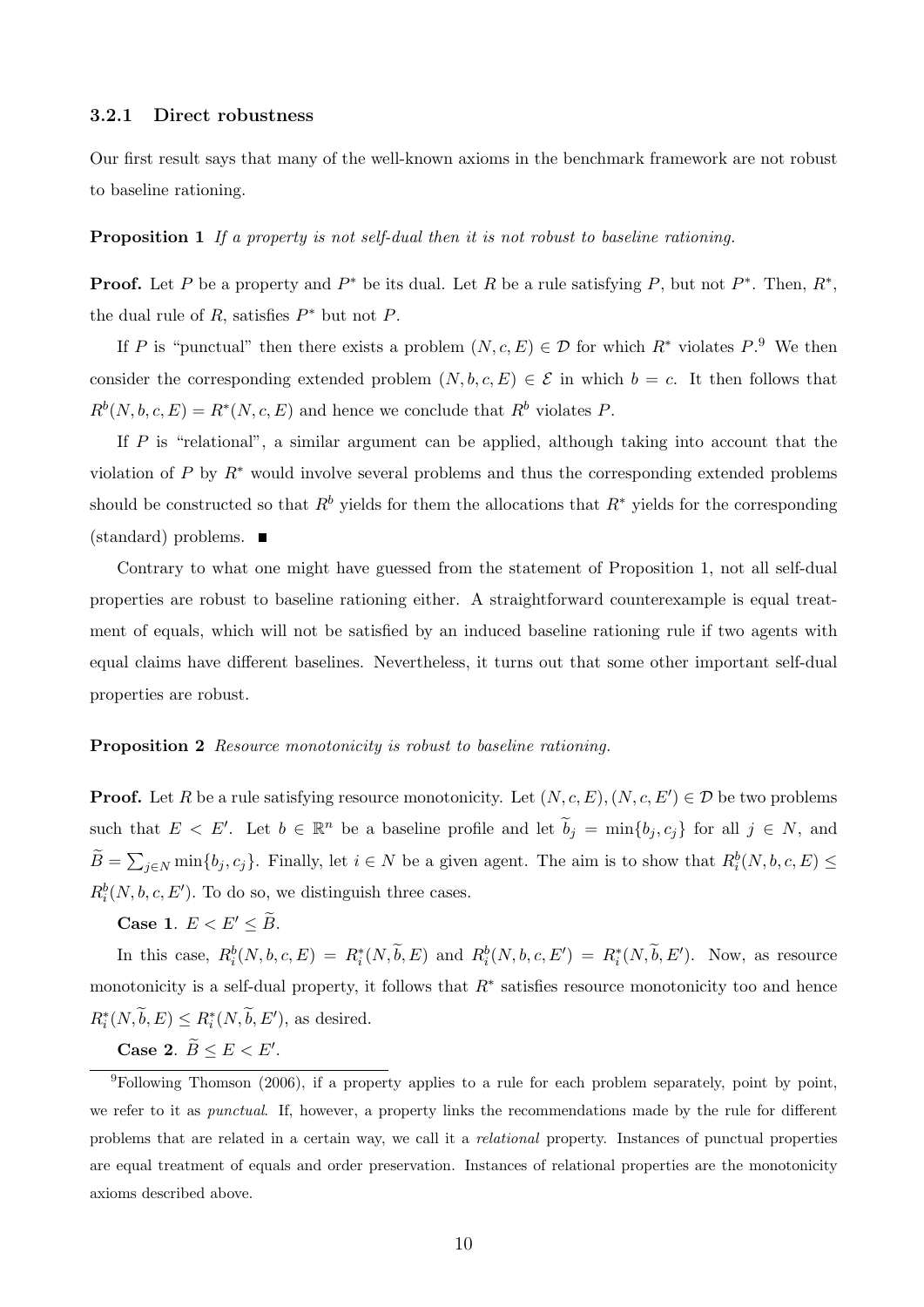In this case,

 $\blacksquare$ 

$$
R_i^b(N, b, c, E) = \widetilde{b}_i + R_i(N, c - \widetilde{b}, E - \widetilde{B}) \le \widetilde{b}_i + R_i(N, c - \widetilde{b}, E' - \widetilde{B}) = R_i^b(N, b, c, E'),
$$

where the inequality follows from the fact that  $R$  satisfies resource monotonicity.

Case 3.  $E < \widetilde{B} < E'$ .

In this case, the definition of baseline rationing guarantees that  $R_i^b(N, b, c, E) \le \tilde{b}_i \le R_i^b(N, b, c, E')$ .

#### Proposition 3 Consistency is robust to baseline rationing.

**Proof.** Let R be a rule satisfying consistency. Let  $(N, c, E) \in \mathcal{D}$  and  $b \in \mathbb{R}^n_+$ . Let  $x = R^b(N, b, c, E)$ . The aim is to show that, for any  $M \subset N$ ,

$$
R^{b}(M, b_{M}, c_{M}, \sum_{i \in M} x_{i}) = x_{M}.
$$

Fix  $M \subset N$  and let  $E' = \sum_{i \in M} x_i$  and  $\tilde{B}' = \sum_{j \in M} \min\{b_j, c_j\}$ . Then, it is straightforward to show that  $E \leq \tilde{B}$  if and only if  $E' \leq \tilde{B}'$ . We then distinguish two cases.

Case 1.  $E \leq \widetilde{B}$ .

In this case,  $x_i = \tilde{b}_i - R_i(N, \tilde{b}, \tilde{B} - E)$  for all  $i \in N$ , and thus  $\tilde{B}' - E' = \sum_{i \in M} R_i(N, \tilde{b}, \tilde{B} - E)$ . Therefore,  $R_i^b(M, b_M, c_M, E') = \tilde{b}_i - R_i(M, \tilde{b}_M, \tilde{B}' - E')$  for all  $i \in M$ . Now, as R is consistent, it follows that  $R_i(N, \tilde{b}, \tilde{B} - E) = R_i(M, \tilde{b}_M, \tilde{B}' - E')$ , for all  $i \in M$ , which concludes the proof of this case.

Case 2.  $E > \widetilde{B}$ .

In this case,  $x_i = \tilde{b}_i + R_i(N, c - \tilde{b}, E - \tilde{B})$  for all  $i \in N$ , and thus  $\tilde{B}' - E' = \sum_{i \in M} R_i(N, c - \tilde{b}, E - \tilde{B})$ . Therefore,  $R_i^b(M, b_M, c_M, E') = \tilde{b}_i + R_i(M, c_M - \tilde{b}_M, E' - \tilde{B}')$  for all  $i \in M$ . Now, as R is consistent, it follows that  $R_i(N, c - \tilde{b}, E - \tilde{B}) = R_i(M, c_M - \tilde{b}_M, E' - \tilde{B}')$ , for all  $i \in M$ , which concludes the proof of this case.  $\blacksquare$ 

The previous two propositions and the relationship among the axioms described in Section 2 guarantee the following result.

Corollary 1 Resource-and-population uniformity is robust to baseline rationing.

## 3.3 Indirect robustness

We have shown that, although some important properties are robust to baseline rationing, others are not. We now explore whether some of the latter are, at least, *indirectly robust*. We start with "robustness as a group". More precisely, we study whether when a standard rationing rule  $R$  satisfies a combination of some properties then the induced baseline rule  $R<sup>b</sup>$  satisfies the corresponding combination of extended properties.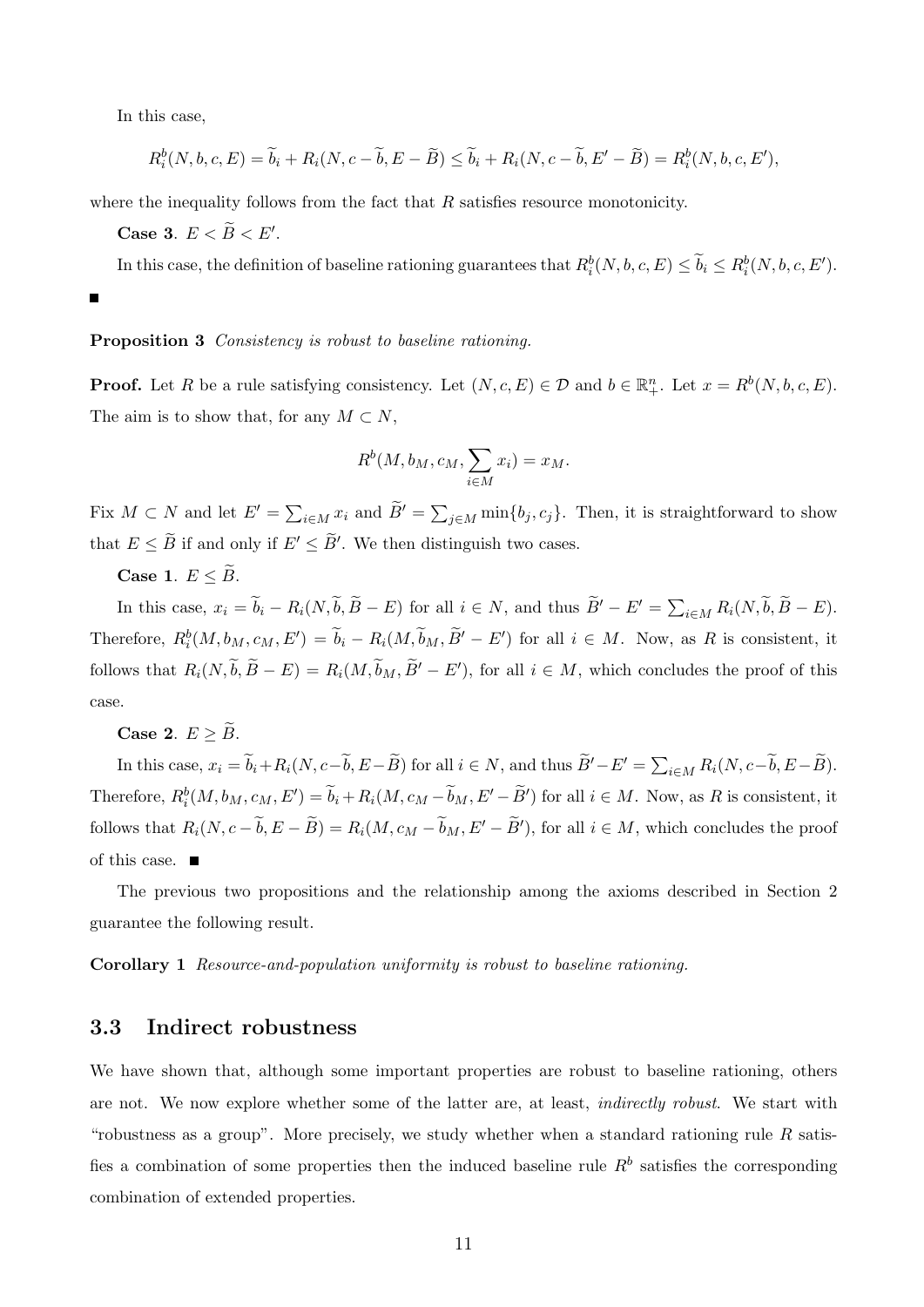Proposition 4 If a standard rationing rule R satisfies resource monotonicity, claims monotonicity, and linked monotonicity then the induced baseline rationing rule  $R<sup>b</sup>$  satisfies the corresponding three extended properties.

**Proof.** Let  $R$  be a rule satisfying resource monotonicity, claims monotonicity, and linked monotonicity. By Proposition 2, we only need to show that the induced baseline rationing rule  $R<sup>b</sup>$  satisfies the extended properties of claims monotonicity and linked monotonicity.

**Claims monotonicity**. Let  $(N, c, E), (N, c', E) \in \mathcal{D}$  be two problems such that, for some  $i \in N$ ,  $c_i \leq c'_i$ , whereas  $c_{N\setminus\{i\}} \equiv c'_{N\setminus\{i\}}$ . Let  $b \in \mathbb{R}^n_+$  be a baseline profile and let  $\widetilde{b}_j = \min\{b_j, c_j\}$  for all  $j \in N$ ,  $\tilde{b}'_j = \min\{b_j, c'_j\}$  for all  $j \in N$ ,  $\tilde{B} = \sum_{j \in N} \tilde{b}_j$ , and  $\tilde{B}' = \sum_{j \in N} \tilde{b}'_j$ .<sup>10</sup> The aim is to show that

$$
R_i^b(N, b, c, E) \le R_i^b(N, b, c', E). \tag{4}
$$

We distinguish several cases:

Case 1.  $E \leq \widetilde{B}$ .

In this case,  $R_i^b(N, b, c, E) = R_i^*(N, \tilde{b}, E)$  and  $R_i^b(N, b, c', E) = R_i^*(N, \tilde{b}', E) = R_i^*(N, (\tilde{b}_{N\setminus\{i\}}, \tilde{b}'_i), E)$ . As R satisfies linked monotonicity, it follows that  $R^*$  satisfies claims monotonicity, from where we obtain  $(4)$ .

Case 2.  $E \geq \widetilde{B}'$ .

In this case,  $R_i^b(N, b, c, E) = \tilde{b}_i + R_i(N, c - \tilde{b}, E - \tilde{B})$ , and

$$
R_i^b(N, b, c', E) = \widetilde{b}'_i + R_i(N, c' - \widetilde{b}', E - \widetilde{B}') = \widetilde{b}'_i + R_i(N, ((c - \widetilde{b})_{N \setminus \{i\}}, c'_i - \widetilde{b}'_i), E - \widetilde{B} - \widetilde{b}'_i + \widetilde{b}_i).
$$

Let  $\varepsilon = b_i - b_i \geq 0$ . Then, (4) is equivalent to

$$
R_i(N, c - \widetilde{b}, E - \widetilde{B}) \le \varepsilon + R_i(N, ((c - \widetilde{b})_{N \setminus \{i\}}, c_i' - \widetilde{b}_i'), E - \widetilde{B} - \varepsilon). \tag{5}
$$

We then distinguish three subcases.

**Case 2.1.**  $b_i > c'_i$ . Here,  $\tilde{b}_i = c_i < c'_i = \tilde{b'}_i$  (and thus  $\varepsilon = c'_i - c_i$ ). Then, (5) becomes

$$
R_i(N, ((c-\widetilde{b})_{N\setminus\{i\}}, 0), E-\widetilde{B}) \leq \varepsilon + R_i(N, ((c-\widetilde{b})_{N\setminus\{i\}}, 0), E-\widetilde{B}-\varepsilon).
$$

Now, by claims monotonicity (of  $R$ ),

$$
R_i(N, ((c-\widetilde{b})_{N\setminus\{i\}}, 0), E-\widetilde{B}) \leq R_i(N, ((c-\widetilde{b})_{N\setminus\{i\}}, \varepsilon), E-\widetilde{B}).
$$

And, by linked monotonicity (of  $R$ ),

$$
R_i(N, ((c - \widetilde{b})_{N \setminus \{i\}}, \varepsilon), E - \widetilde{B}) \le \varepsilon + R_i(N, ((c - \widetilde{b})_{N \setminus \{i\}}, 0), E - \widetilde{B} - \varepsilon),
$$
  
<sup>10</sup>Note that  $\widetilde{b}'_{N \setminus \{i\}} \equiv \widetilde{b}_{N \setminus \{i\}}, \widetilde{b}'_i \ge \widetilde{b}_i$  and thus,  $\widetilde{B}' \ge \widetilde{B}$ .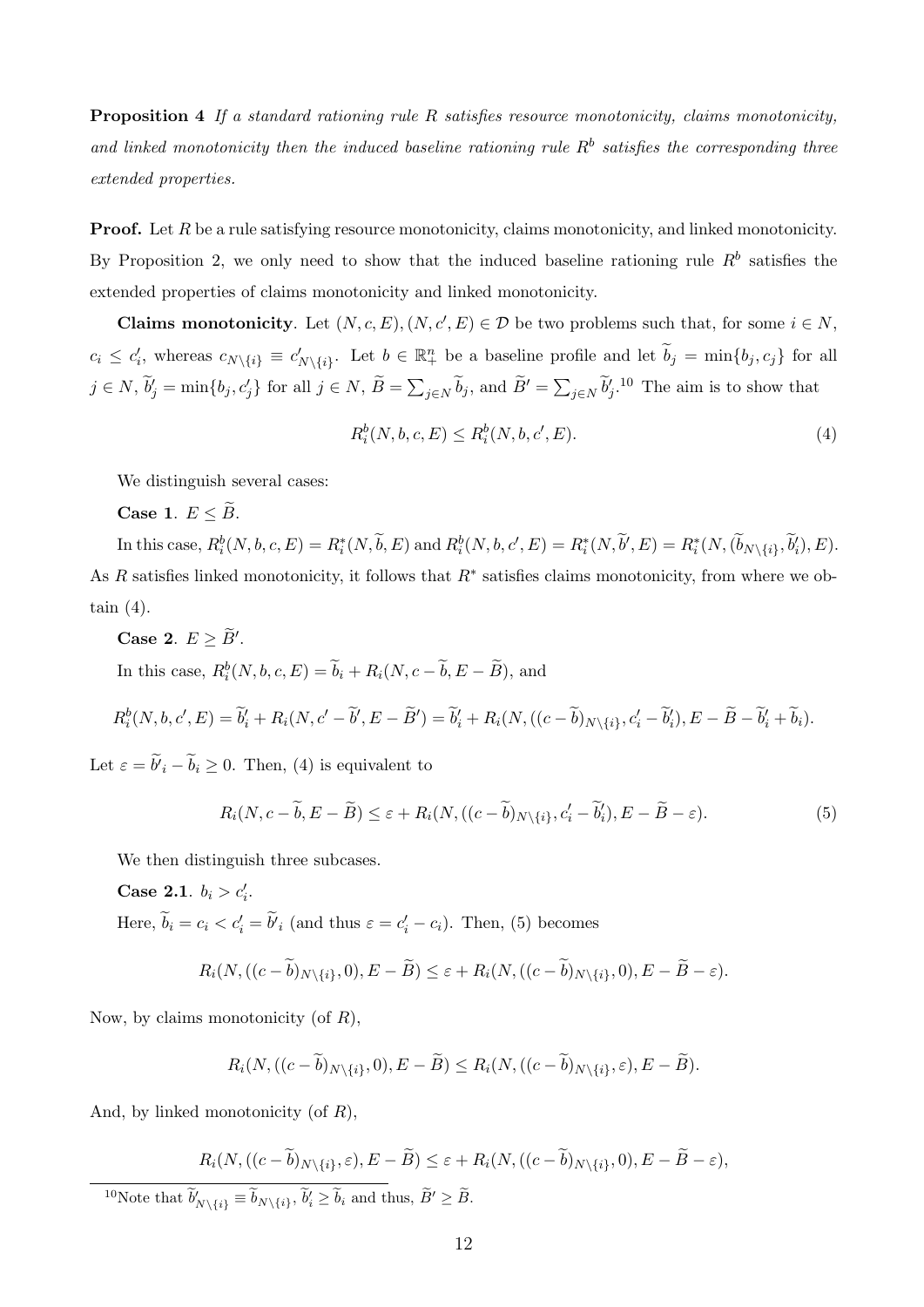which concludes the proof in this case.

Case 2.2. 
$$
c'_i \ge b_i \ge c_i
$$
.  
Here,  $\tilde{b}_i = c_i \le b_i = \tilde{b}'_i$  (and thus  $\varepsilon = b_i - c_i$ ). Then, (5) becomes

$$
R_i(N, ((c-\widetilde{b})_{N\setminus\{i\}}, 0), E-\widetilde{B}) \leq b_i - c_i + R_i(N, ((c-\widetilde{b})_{N\setminus\{i\}}, c'_i - b_i), E-\widetilde{B} - b_i + c_i).
$$

Now, by claims monotonicity (of  $R$ ).

$$
R_i(N, ((c-\widetilde{b})_{N\setminus\{i\}}, 0), E-\widetilde{B}) \leq R_i(N, ((c-\widetilde{b})_{N\setminus\{i\}}, c'_i-c_i), E-\widetilde{B}).
$$

And, by linked monotonicity (of  $R$ ),

$$
R_i(N, ((c-\widetilde{b})_{N\setminus\{i\}}, c'_i-c_i), E-\widetilde{B}) \leq \varepsilon + R_i(N, ((c-\widetilde{b})_{N\setminus\{i\}}, c'_i-c_i-\varepsilon), E-\widetilde{B}-\varepsilon),
$$

which concludes the proof in this case.

**Case 2.3.**  $c_i > b_i$ .

Here,  $b_i = b_i = b'_i$  (and thus  $\varepsilon = 0$ ), from where (5) trivially follows as a consequence of the fact that  $R$  satisfies claims monotonicity.

**Case 3.**  $\widetilde{B} < E < \widetilde{B}'$ . In this case,  $R_i^b(N, b, c, E) = \widetilde{b}_i + R_i(N, c - \widetilde{b}, E - \widetilde{B})$ , and  $R_i^b(N, b, c', E) =$  $R_i^*(N,\tilde{b}',E) = \tilde{b}'_i - R_i(N,(\tilde{b}_{N\setminus\{i\}},\tilde{b}'_i),\tilde{B}'-E)$ . Thus, in order to prove (4), it suffices to show that

$$
R_i(N, (\widetilde{b}_{N\setminus\{i\}}, \widetilde{b}'_i), \widetilde{B}' - E) + R_i(N, c - \widetilde{b}, E - \widetilde{B}) \le \widetilde{b}_i - \widetilde{b}_i
$$
\n(6)

Note that Case 3 implies that  $\tilde{b}_i = c_i$  (otherwise,  $\tilde{b}_i = b_i$  and hence  $\tilde{B} = \tilde{B}'$ ). Thus, by boundedness,  $R_i(N, c - \tilde{b}, E - \tilde{B}) = 0$ . Also, by balance and boundedness,  $R_i(N, (\tilde{b}_{N\setminus\{i\}}), \tilde{b}'_i, \tilde{B}' - E) \leq \tilde{B}' - E =$  $B - E + b'_{i} - b_{i} \le b'_{i} - b_{i}$ , from where (6) follows.

**Linked monotonicity**. Let  $(N, c, E) \in \mathcal{D}$  and  $i \in N$ . Let  $b \in \mathbb{R}_+^n$  be a baseline profile and let  $\tilde{b}_j = \min\{b_j, c_j\}$  for all  $j \in N$ , and  $\tilde{B} = \sum_{j \in N} \min\{b_j, c_j\}$ . Let  $\varepsilon > 0$ ,  $\tilde{b}'_i = \min\{b_i, c_i + \varepsilon\}$  and  $\widetilde{B}' = \widetilde{B} + \widetilde{b}'_i - \widetilde{b}_i$ . Then,  $\widetilde{b}'_i \leq \widetilde{b}_i + \varepsilon$  and  $\widetilde{B} \leq \widetilde{B}' \leq \widetilde{B} + \varepsilon$ . The aim is to show that

$$
R_i^b(N, b, (c_i + \varepsilon, c_{N \setminus \{i\}}), E + \varepsilon) \le R_i^b(N, b, c, E) + \varepsilon
$$
\n<sup>(7)</sup>

We distinguish several cases:

Case 1.  $E \leq \widetilde{B}' - \varepsilon$ .

In this case,  $R_i^b(N, b, c, E) = R_i^*(N, \tilde{b}, E)$  and  $R_i^b(N, b, (c_i + \varepsilon, c_{N\setminus\{i\}}), E + \varepsilon) = R_i^*(N, \tilde{b}', E + \varepsilon)$  $R_i^*(N, (\tilde{b}'_i, \tilde{b}_{-i}), E + \varepsilon)$ . By claims monotonicity (of  $R^*$ ),  $R_i^*(N, \tilde{b}', E + \varepsilon) \leq R_i^*(N, (\tilde{b}_i + \varepsilon, \tilde{b}_{-i}), E + \varepsilon)$ . By linked monotonicity (of  $R^*$ ),  $R_i^*(N, (\tilde{b}_i + \varepsilon, \tilde{b}_{-i}), E + \varepsilon) \leq R_i^*(N, \tilde{b}, E) + \varepsilon$ , from where (7) follows.

### Case 2.  $E \leq \widetilde{B}$ .

In this case,  $R_i^b(N, b, c, E) = \tilde{b}_i + R_i(N, c - \tilde{b}, E - \tilde{B})$  and  $R_i^b(N, b, (c_i + \varepsilon, c_{N\setminus\{i\}}), E + \varepsilon) =$  $\widetilde{b}_i + R_i(N, (c_i + \varepsilon, c_{N\setminus\{i\}}) - (\widetilde{b}_i', \widetilde{b}_{-i}), E + \varepsilon - \widetilde{B}')$ . As  $\widetilde{B}' = \widetilde{B} + \widetilde{b}_i' - \widetilde{b}_i$  and  $c_i + \varepsilon - \widetilde{b}_i' = c_i - \widetilde{b}_i + \varepsilon - \widetilde{b}_i' + \widetilde{b}_i$ , (7) follows from linked monotonicity (of R).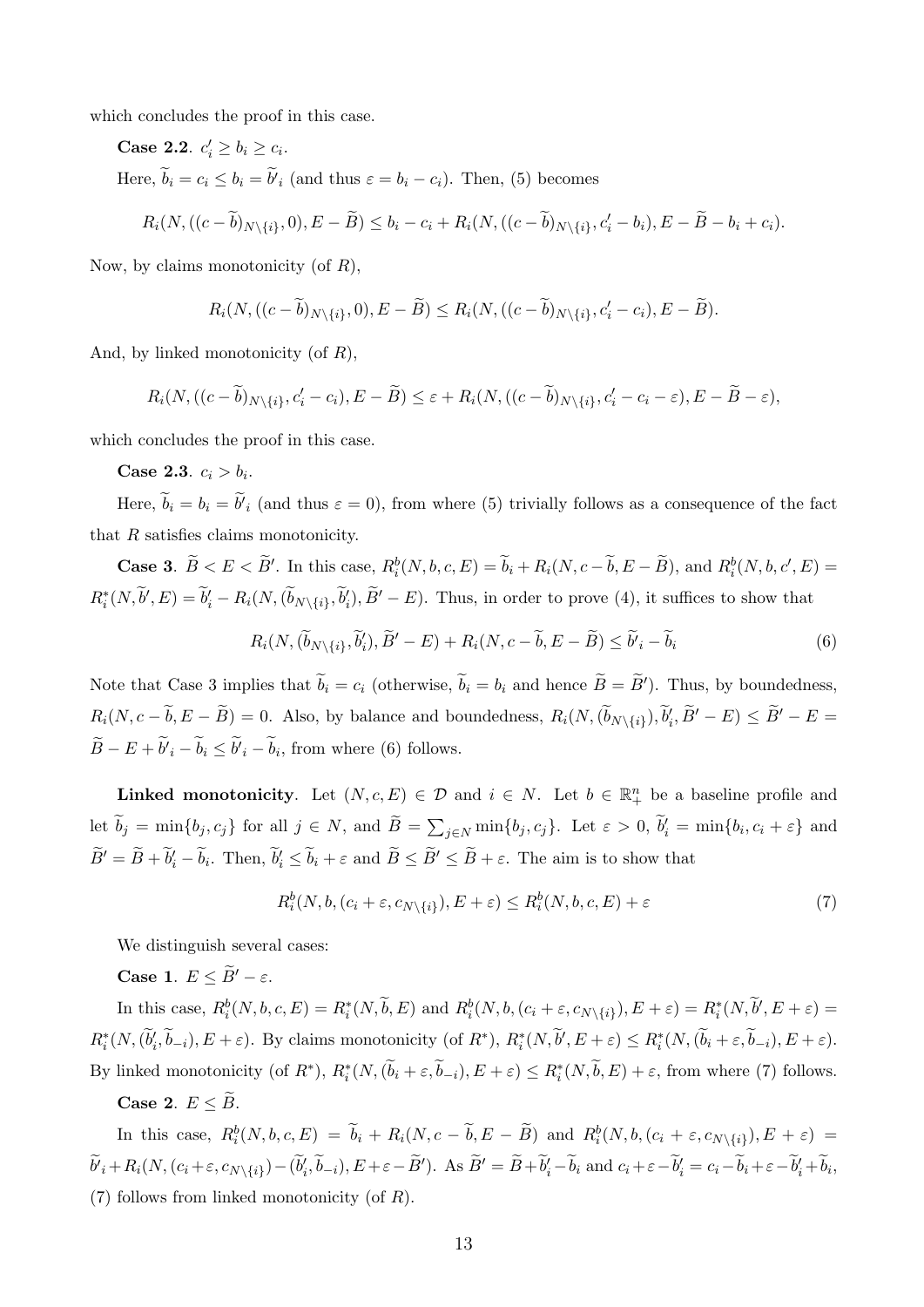Case 3.  $\widetilde{B}' - \varepsilon < E < \widetilde{B}$ .

In this case,  $R_i^b(N, b, (c_i + \varepsilon, c_{N\setminus\{i\}}), E + \varepsilon) = \tilde{b}'_i + R_i(N, (c_i + \varepsilon - \tilde{b}'_i, (c - \tilde{b})_{-i}), E + \varepsilon - \tilde{B}')$ , and  $R_i^b(N, b, c, E) = \tilde{b}'_i - R_i(N, \tilde{b}, \tilde{B} - E)$ . Thus, (7) becomes

$$
\varepsilon - \widetilde{b}'_i + \widetilde{b}_i \ge R_i(N, \widetilde{b}, \widetilde{B} - E) + R_i(N, (c_i + \varepsilon - \widetilde{b}'_i, (c - \widetilde{b})_{-i}), E + \varepsilon - \widetilde{B}')
$$
(8)

Now, by balance and boundedness, the right hand side of (8) is bounded above by  $\widetilde{B}-E+E+\varepsilon-\widetilde{B}'$ , which is precisely the left hand side of (8).

We conclude that  $R^b$  satisfies all the desired properties.

To conclude with this section, we take another indirect approach to robustness. More precisely, we now focus on properties that, while not directly robust to baseline rationing, are so with the help of additional (mild) conditions over baselines. We refer to that behavior as assisted robustness.

We start with equal treatment of equals. We say that baselines and claims are uniformly impartial if whenever  $c_i = c_j$  then  $b_i = b_j$ . The following result, which straightforward proof we omit, is a first instance of assisted robustness.

**Proposition 5** If baselines and claims are uniformly impartial then equal treatment of equals is robust to baseline rationing.

We now consider a slightly stronger condition. We say that baselines and claim-baseline differences are ordered like claims if whenever  $c_i \leq c_j$  then  $b_i \leq b_j$  and  $c_i - b_i \leq c_j - b_j$ . Then, we have the following:

**Proposition 6** If baselines and claim-baseline differences are ordered like claims then order preservation is robust to baseline rationing.

**Proof.** Let R be a rule satisfying order preservation and let  $(N, b, c, E)$  be an extended problem for which baselines and claims are similarly ordered. Let  $i, j \in N$  be such that  $c_i \leq c_j$  (and hence  $b_i \leq b_j$ and  $c_i - b_i \leq c_j - b_j$ . We have to show that

- $R_i^b(N, b, c, E) \leq R_j^b(N, b, c, E).$
- $c_i R_i^b(N, b, c, E) \leq c_j R_j^b(N, b, c, E).$

To do so, we distinguish two cases.

Case 1.  $E \leq \tilde{B}$ .

In this case,  $R_i^b(N, b, c, E) = R_i^*(N, \tilde{b}, E)$  and  $R_j^b(N, b, c, E) = R_j^*(N, \tilde{b}, E)$ . Now, as order preservation is a self-dual property, it follows that  $R^*$ , the dual rule of R, is order preserving too. As b and c are similarly ordered, it follows that  $\widetilde{b}_i \leq \widetilde{b}_j$ . Altogether, we have that  $R_i^b(N, b, c, E) \leq R_j^b(N, b, c, E)$ .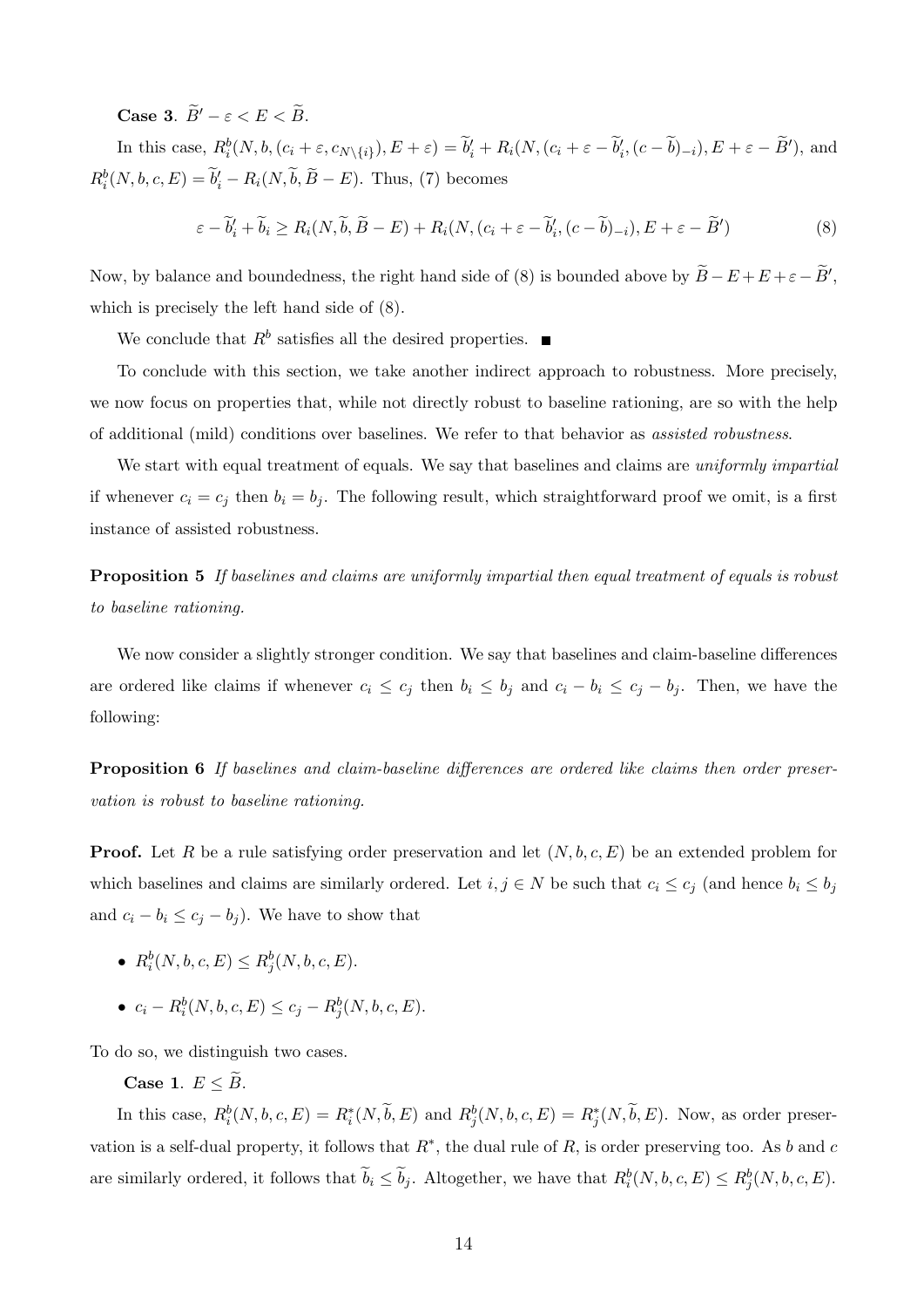As for the second item, note that the fact that b and c are similarly ordered implies that  $c_i - \tilde{b}_i \leq$  $c_j - \tilde{b}_j$ . Thus, as  $R^*$  is order preserving, it follows that

$$
c_i - R_i^b(N, b, c, E) = c_i - R_i^*(N, \widetilde{b}, E) \le c_j - R_j^*(N, \widetilde{b}, E) = c_j - R_j^b(N, b, c, E),
$$

as desired.

Case 2.  $E > \widetilde{B}$ .

In this case,  $R_i^b(N, b, c, E) = \tilde{b}_i + R_i(N, c - \tilde{b}, E - \tilde{B})$  and  $R_j^b(N, b, c, E) = \tilde{b}_j + R_j(N, c - \tilde{b}, E - \tilde{B})$ . Note that  $\widetilde{b}_i \leq \widetilde{b}_j$ ,  $c_i - \widetilde{b}_i \leq c_j - \widetilde{b}_j$ , and R satisfies order preservation. Thus, both items above easily follow.  $\blacksquare$ 

## 4 Final remarks

In this paper, we have explored an extended framework of the conventional rationing model including baselines profiles. An individual baseline can be interpreted as an objective entitlement (in budgeting situations), an ideal target (in greenhouse gas emissions), or past consumption (in water rationing problems). We have introduced a natural family of (extended) rationing rules and argued that this family encompasses a series of real-life rationing situations. It is somewhat surprising that with little or no structure on the arbitrarily chosen baseline profiles this family still proves relatively robust in preserving a series of well known and desirable properties from the standard rationing model.

As mentioned in the introduction we have followed a direct and an axiomatic approach to study rationing problems. There is yet a third approach, the so-called *game theoretic approach*, which consists in modeling rationing problems as a game and aims at identifying the likely outcome of such a game to the solution of the rationing problem. This is the approach taken, for instance, by Pulido et al., (2002, 2008) to analyze what they call bankruptcy situations with references, which are a specific case of the baseline rationing problems considered in this paper.

Our model is also related to another extension of the standard rationing model provided to account for multi-issue rationing problems, i.e., rationing problems in which claims refer to different issues (e.g., Kaminski, 2006; Ju et al., 2007; Moreno-Ternero, 2009). In actual bankruptcy laws, the creditors' legal characteristics are typically divided among categories (e.g., secured claims, unsecured claims, taxes, and trustee expenses) which calls for a more complex model in which, rather than single claims, vectors of claims, each indicating the claim for a given characteristic, are considered (e.g., Kaminski, 2006). In the canonical case with only two issues, the underlying mathematical model is equivalent to our model, in which two profiles of individual characteristics (baselines and claims in our case) are included in each rationing problem. Our main departure from that case is to provide an asymmetric role to both profiles, considering baselines as tentative allocations, and claims as means to correct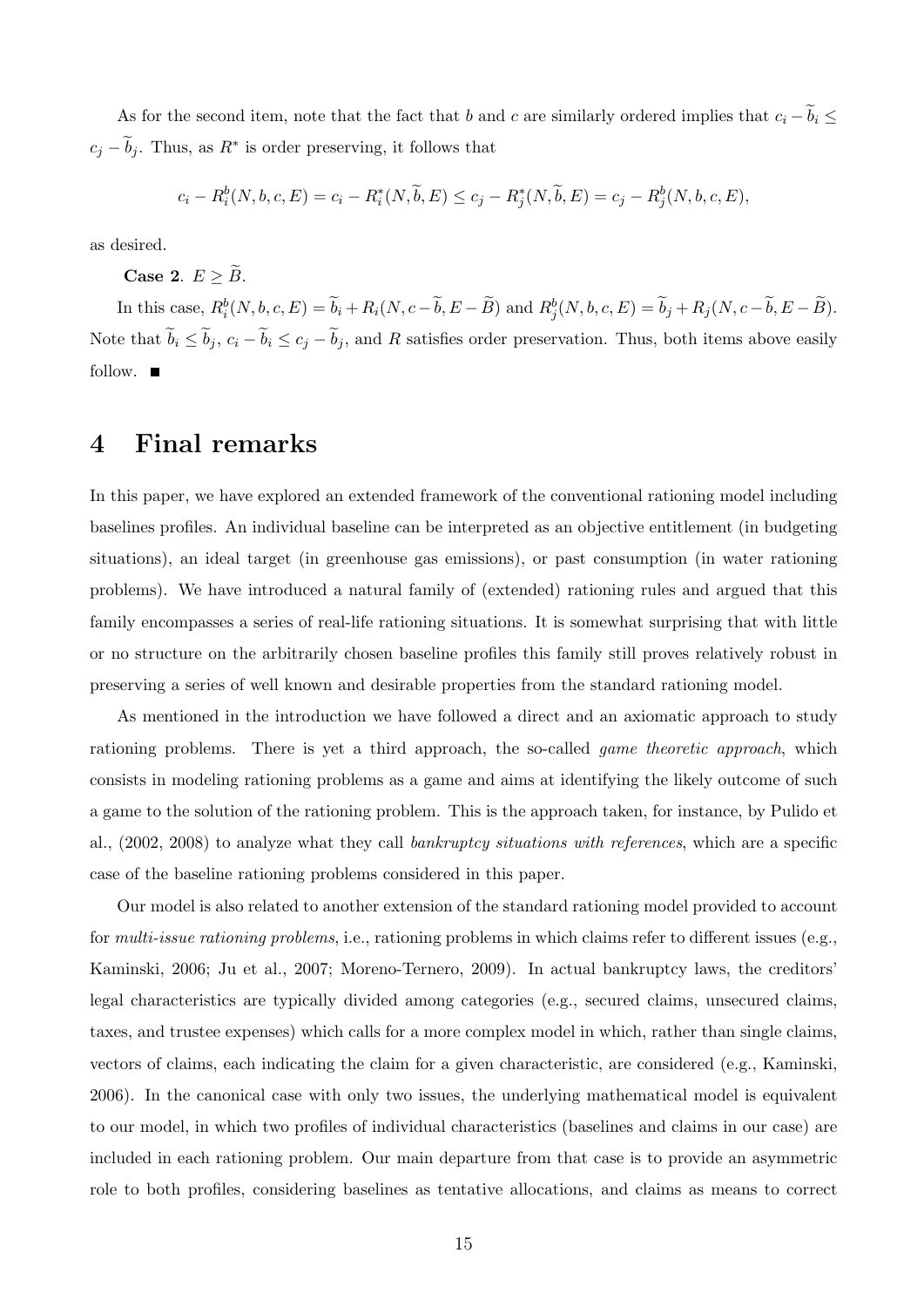them.

Finally, it is worth mentioning that an alternative approach to baseline rationing, in which baselines are assumed to be an endogenous component of a standard rationing problem, can also be considered. In some rationing problems, it makes sense to postulate that the part of a claim that is above a certain threshold (e.g., the amount to divide) should be ignored. Somewhat polar to the previous idea is the principle that a minimal amount (a lower bound) should be ensured for each agent (e.g., Moreno-Ternero and Villar, 2004; Dominguez and Thomson, 2006). One could then define, for each standard rationing problem, a baseline profile, to be interpreted as a rule violating the requirement of balance described in the definition of the standard model. Formally, a baseline b would be a function  $b: \mathcal{D} \to \bigcup_{N \in \mathcal{N}} \mathbb{R}^n$ , associating with each problem  $(N, c, E) \in \mathcal{D}$  a profile  $b(N, c, E)$  satisfying  $0 \leq b_i(N,c,E) \leq c_i$  for each  $i \in N$ . If  $\sum_{i \in N} b_i(N,c,E) < E$ , then  $b(N,c,E)$  can be interpreted as a profile of lower bounds for that problem. If, on the other hand,  $\sum_{i\in N} b_i(N,c,E) > E$ , then  $b(N, c, E)$  can be interpreted as a new claims profile for that problem. The analysis of such endogenous baselines, and their connections to the study of operators for the space of (standard) rationing rules (e.g., Thomson and Yeh, 2008), is undertaken in a companion paper (Hougaard et al., 2010).

## 5 Appendix

To save space, we have included in this appendix, which is not for publication, the proofs of some statements made in the text.

## 5.1 On the tightness of the characterization result

We now provide examples of extended rules showing the independence of the axioms in Theorem 1. In what follows, let A denote the (standard) constrained equal awards rule and P denote the (standard) proportional rule.<sup>11</sup>

• Let  $\widetilde{R}$  be defined by

$$
\widetilde{R}(N,c,b,E) = \begin{cases}\nP(N,\widetilde{b},E), & E \leq \widetilde{B} \\
\widetilde{b} + P(N,c - \widetilde{b},E - \widetilde{B}) & \text{if } E \geq \widetilde{B} \quad \text{and } c_i \geq b_i \text{ for all } i \in N \\
\widetilde{b} + A(N,c - \widetilde{b},E - \widetilde{B}) & E \geq \widetilde{B} \quad \text{and } c_i < b_i \text{ for some } i \in N,\n\end{cases}
$$

It is straightforward to show that  $\widetilde{R}$  is a well-defined rule that satisfies Truncation of Excessive Claims, Baseline Invariance and Baseline Duality but not Baseline Truncation.

<sup>&</sup>lt;sup>11</sup>Formally, for all  $(N, c, E) \in \mathcal{D}$ ,  $A(N, c, E) = (\min\{c_i, \lambda\})_{i \in N}$  where  $\lambda > 0$  is chosen so that  $\sum_{i\in\mathbb{N}}\min\{c_i,\lambda\}=E$ , whereas  $P(N,c,E)=\frac{E}{C}\cdot c$ .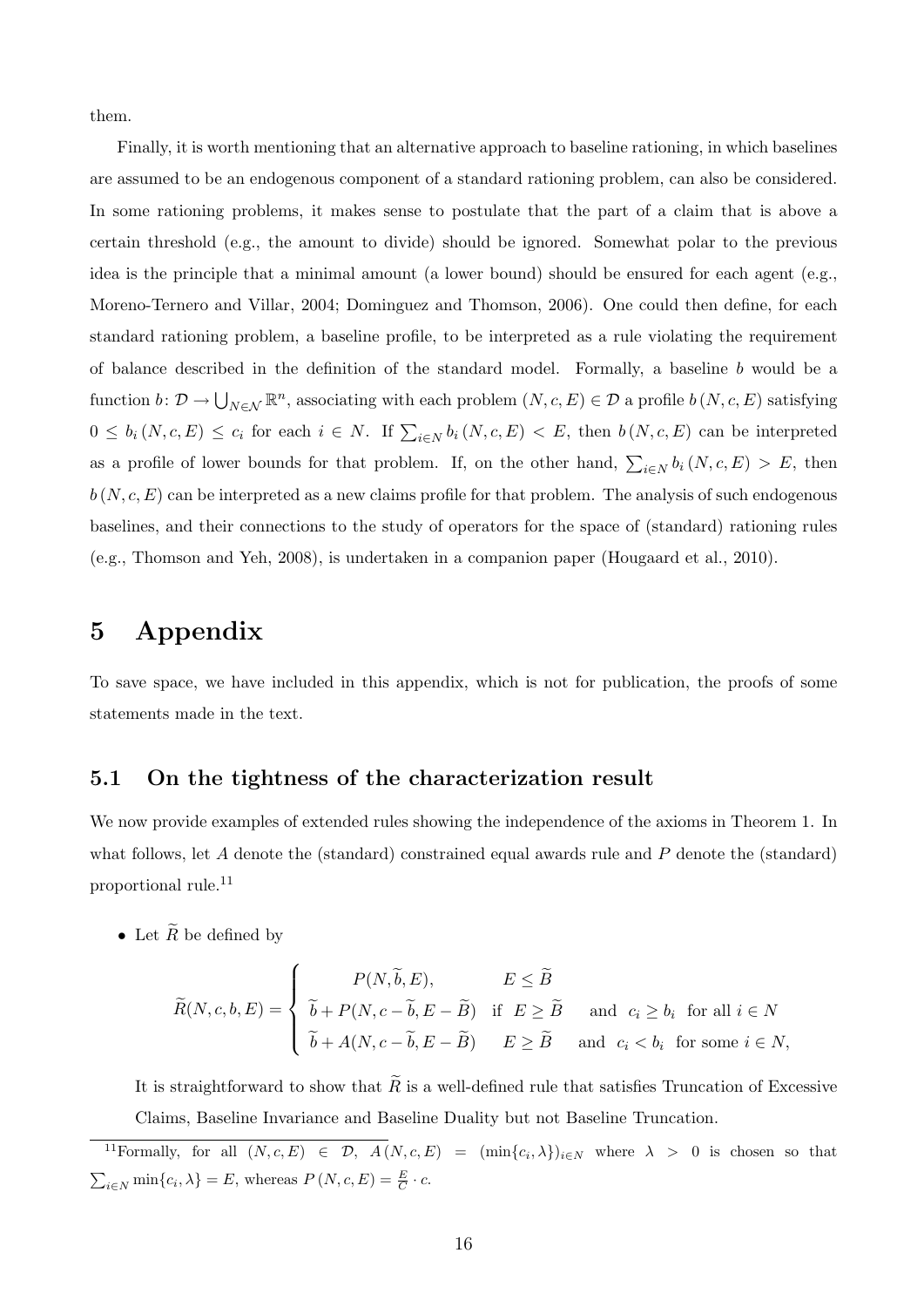• Let  $\widetilde{R}$  be defined by

$$
\widetilde{R}(N, b, c, E) = \begin{cases}\nP(N, c, E) & \text{if } E \le \widetilde{B} \\
\widetilde{b} + P(N, c - \widetilde{b}, E - \widetilde{B}) & \text{if } E \ge \widetilde{B}\n\end{cases}
$$

It is straightforward to show that  $\widetilde{R}$  is a well-defined rule that satisfies Baseline Truncation, Baseline Invariance and Baseline Duality but not Truncation of Excessive Claims.

• Let  $\widetilde{R}$  be defined by

$$
\widetilde{R}(N, b, c, E) = \begin{cases}\n\widetilde{b} - P(N, \widetilde{b}, \widetilde{B} - E) & \text{if } E \leq \widetilde{B} \\
P(N, c, E) & \text{if } E \geq \widetilde{B}\n\end{cases}
$$

It is straightforward to show that  $\widetilde{R}$  is a well-defined rule that satisfies Baseline Truncation, Truncation of Excessive Claims and Baseline Duality but not Baseline Invariance.

• Let  $\widetilde{R}$  be defined by

$$
\widetilde{R}(N, b, c, E) = \begin{cases}\n\widetilde{b} - A(N, \widetilde{b}, \widetilde{B} - E) & \text{if } E \leq \widetilde{B} \\
\widetilde{b} + P(N, c - \widetilde{b}, E - \widetilde{B}) & \text{if } E \geq \widetilde{B}\n\end{cases}
$$

It is straightforward to show that  $\widetilde{R}$  is a well-defined rule that satisfies Baseline Truncation, Truncation of Excessive Claims and Baseline Invariance but not Baseline Duality.

### 5.2 On the proof of Proposition 1

Illustration of the argument when the property is punctual. Let  $R$  be a rule satisfying order preservation in gains but not order preservation in losses. Then, its dual rule,  $R^*$ , violates order preservation in gains. More precisely, there exists a problem  $(N, c, E) \in \mathcal{D}$  and  $i, j \in N$  such that  $c_i \leq c_j$ , and for which it holds that  $R_i^*(N, c, E) > R_j^*(N, c, E)$ . Then,  $R^b(N, c, c, E) = R^*(N, c, E)$ , from where it follows that  $R<sup>b</sup>$  violates the extended property of order preservation in gains.

Illustration of the argument when the property is relational. Let  $R$  be a rule satisfying claims monotonicity but not linked monotonicity. Then, its dual rule,  $R^*$ , violates claims monotonicity. More precisely, there exist two problems  $(N, c, E), (N, c', E) \in \mathcal{D}$  such that  $c_i \leq c'_i$  for some  $i \in N$ , and  $c'_{-i} \equiv c_{-i}$ , and for which it holds that  $R_i^*(N, (c'_i, c_{-i}), E) < R_i^*(N, (c_i, c_i), E)$ . Then,  $R^b(N, c, c, E)$  $R^*(N, c, E)$  and  $R^b(N, c, c', E) = R^*(N, c', E)$ . It then follows from here that  $R^b$  violates the extended version of claims monotonicity.

## References

[1] Aumann RJ, Maschler M (1985) Game theoretic analysis of a bankruptcy problem from the Talmud, Journal of Economic Theory, 36: 195–213.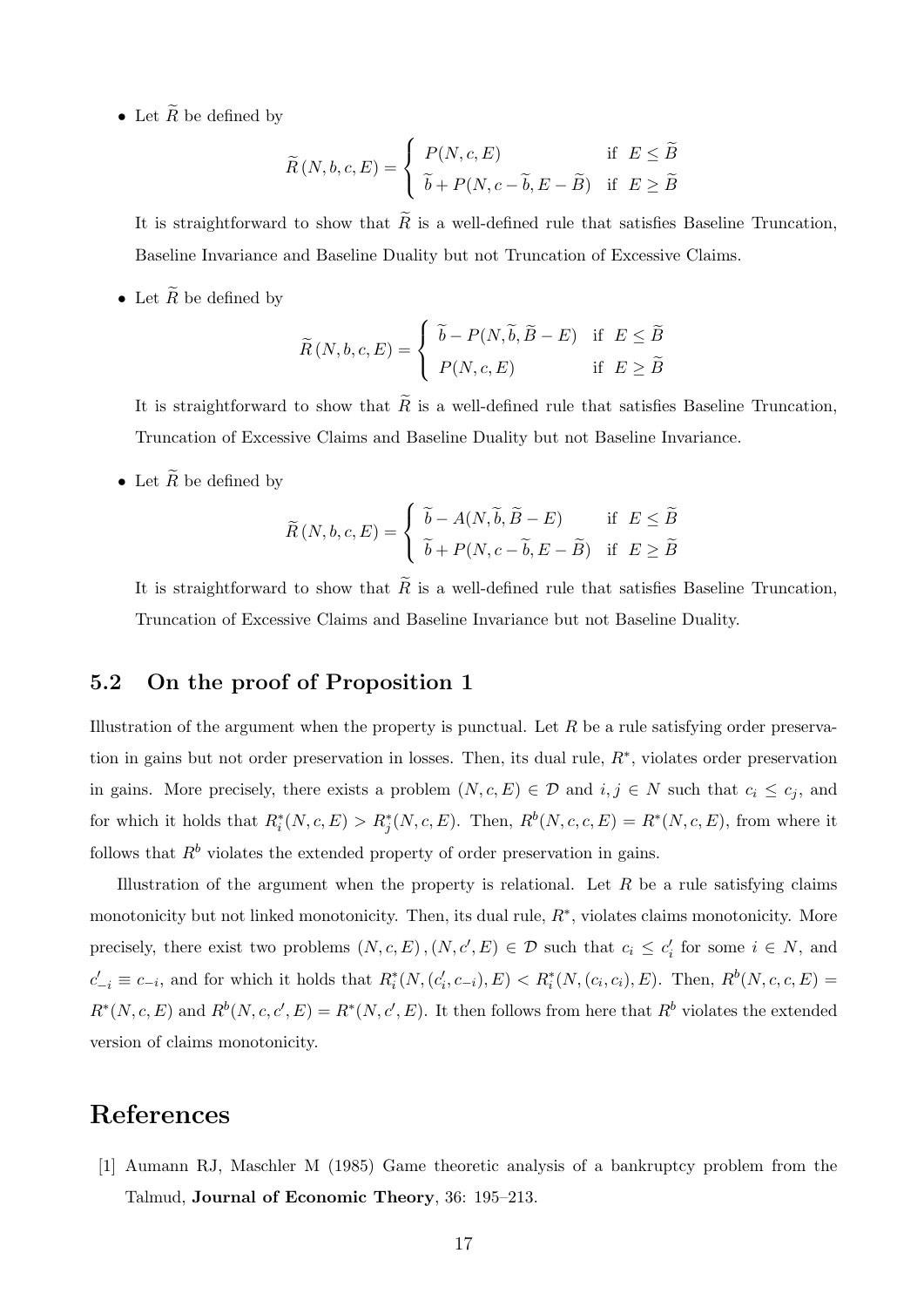- [2] Brink, R. van den, Y. Funaki, and G. van der Laan, The Reverse Talmud Rule for Bankruptcy Problems, Tinbergen Discussion Paper 08/026-1, Amsterdam.
- [3] Chalkley M, Malcomson JM, (2000), Government purchasing of health services. Chapter 15 in Handbook of Health Economics, AJ Culyer and JP Newhouse (eds.), North-Holland.
- [4] Chun, Y., J. Schummer, and W. Thomson, Constrained egalitarianism: a new solution for claims problems, Seoul Journal of Economics 14, 269-297
- [5] Dominguez D, Thomson W (2006) A new solution to the problem of adjudicating conflicting claims. Economic Theory 28, 283-307.
- [6] Hokari T, Thomson W (2003) Claims problems and weighted generalizations of the Talmud rule. Economic Theory 21, 241-261.
- [7] Hougaard J, Moreno-Ternero J, Østerdal, L, (2010) A unifying framework for the problem of adjudicating conflicting claims. Mimeo.
- [8] Ju, B.-G., Miyagawa E., Sakai T. (2007), Non-manipulable division rules in claim problems and generalizations, Journal of Economic Theory 132, 1-26.
- [9] Kaminski, M. (2006) Parametric Rationing Methods, Games and Economic Behavior 54, 115-133.
- [10] Moreno-Ternero J, (2009) The proportional rule for multi-issue bankruptcy problems. Economics Bulletin, Vol. 29, No. 1, 483-490.
- [11] Moreno-Ternero J, Roemer J (2006) Impartiality, solidarity, and priority in the theory of justice. Econometrica Vol. 74, No. 5, 1419-1427.
- [12] Moreno-Ternero J, Villar A (2004) The Talmud rule and the securement of agents' awards. Mathematical Social Sciences 47, 245-257.
- [13] Moreno-Ternero J, Villar A (2006) The TAL-family of rules for bankruptcy problems. Social Choice and Welfare, Vol. 27, No. 2, 231-249
- [14] Moulin H (2002) Axiomatic Cost and Surplus-Sharing, Chapter 6 of K. Arrow, A. Sen and K. Suzumura (eds.), The Handbook of Social Choice and Welfare, Vol. 1. North-Holland.
- [15] O'Neill B (1982) A problem of rights arbitration from the Talmud, Mathematical Social Sciences, 2: 345–371.